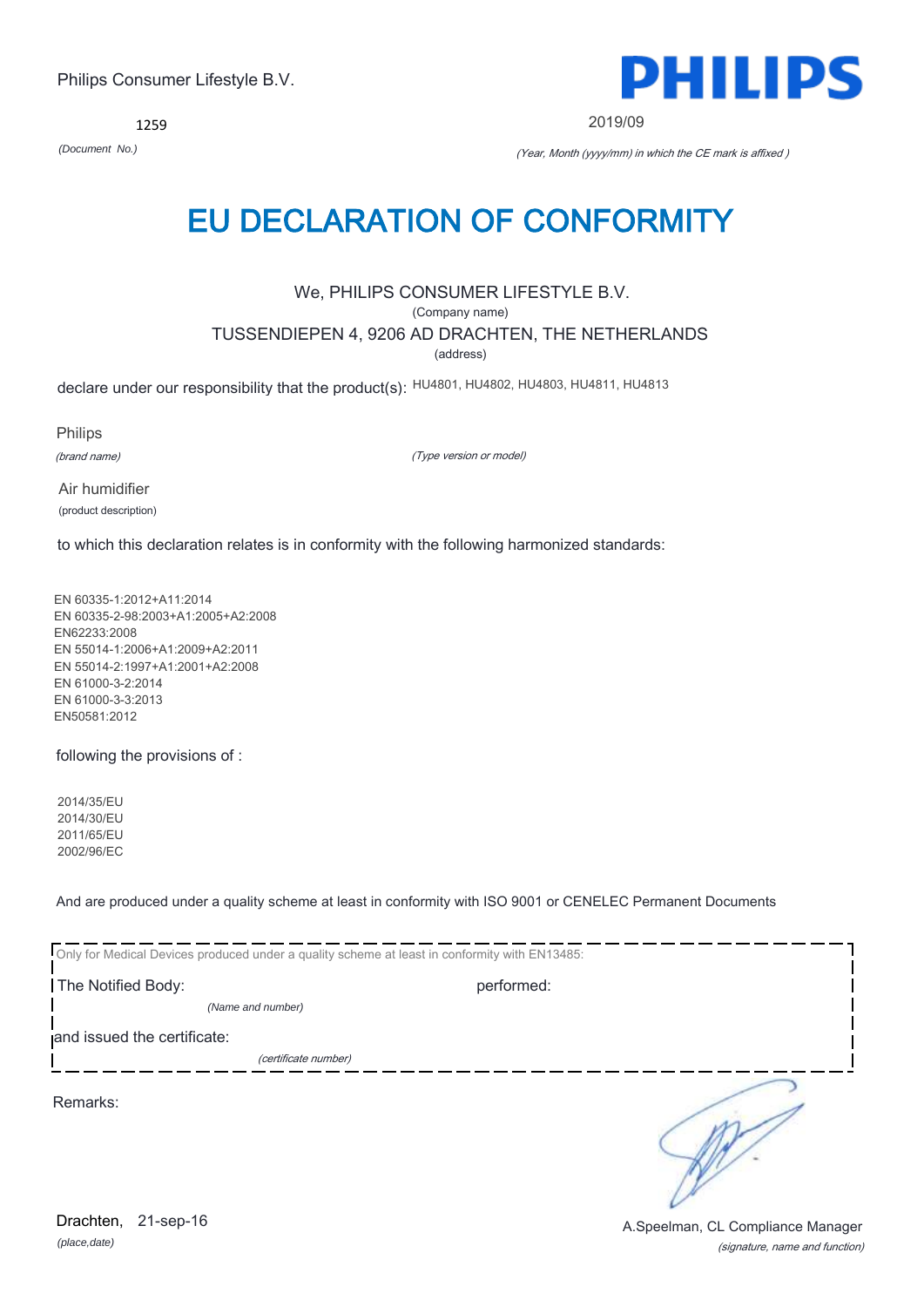1259



#### 2019/09

*(Document No. /Bericht Nr. )* (Year, Month (yyyy/mm) in which the CE mark is affixed /Jahr der CE Zeichenerteilung )

# EU DECLARATION OF CONFORMITY

(EG - Konformitätserklärung)

### We, PHILIPS CONSUMER LIFESTYLE B.V.

(Company name / Name)

TUSSENDIEPEN 4, 9206 AD DRACHTEN, THE NETHERLANDS

(address / Anschrift)

declare under our responsibility that the product(s) HU4801, HU4802, HU4803, HU4811, HU4813 erklären als Verantwortliche, daß folgende(s) elektrische(n) Produkt(e)

Philips

(brand name, Markenname)

(Type version or model, Typenbezeichnung oder Modell )

Air humidifier (product description, Produktbezeichnung)

to which this declaration relates is in conformity with the following harmonized standards: (auf die sich diese Konformitätserklärung bezieht, allen nachstehenden hamonisierten Normen entspricht.)

EN 60335-1:2012+A11:2014 EN 60335-2-98:2003+A1:2005+A2:2008 EN62233:2008 EN 55014-1:2006+A1:2009+A2:2011 EN 55014-2:1997+A1:2001+A2:2008 EN 61000-3-2:2014 EN 61000-3-3:2013 EN50581:2012

following the provisions of : (Entsprechend den Bestimmungen der)

2014/35/EU 2014/30/EU 2011/65/EU 2002/96/EC

And are produced under a quality scheme at least in conformity with ISO 9001 or CENELEC Permanent Documents (und die gemäß eines Qualitätsystems produziert werden, dass mindestens der ISO 9001 oder CENELEC Permanent Documents entspricht)

|                                                             | Only for Medical Devices produced under a quality scheme at least in conformity with EN13485: |                            |                                                             |
|-------------------------------------------------------------|-----------------------------------------------------------------------------------------------|----------------------------|-------------------------------------------------------------|
| The Notified Body:<br>(benannte Stelle)                     | (Name and number/ Name und Kennnummer)                                                        | performed:<br>(ausgeführt) | (description of intervention / Beschreibung des Verfahrens) |
| and issued the certificate:<br>(und stellen das Zertifikat) | (certificate number / Zertifikatnummer)                                                       |                            |                                                             |
| Remarks:                                                    |                                                                                               |                            |                                                             |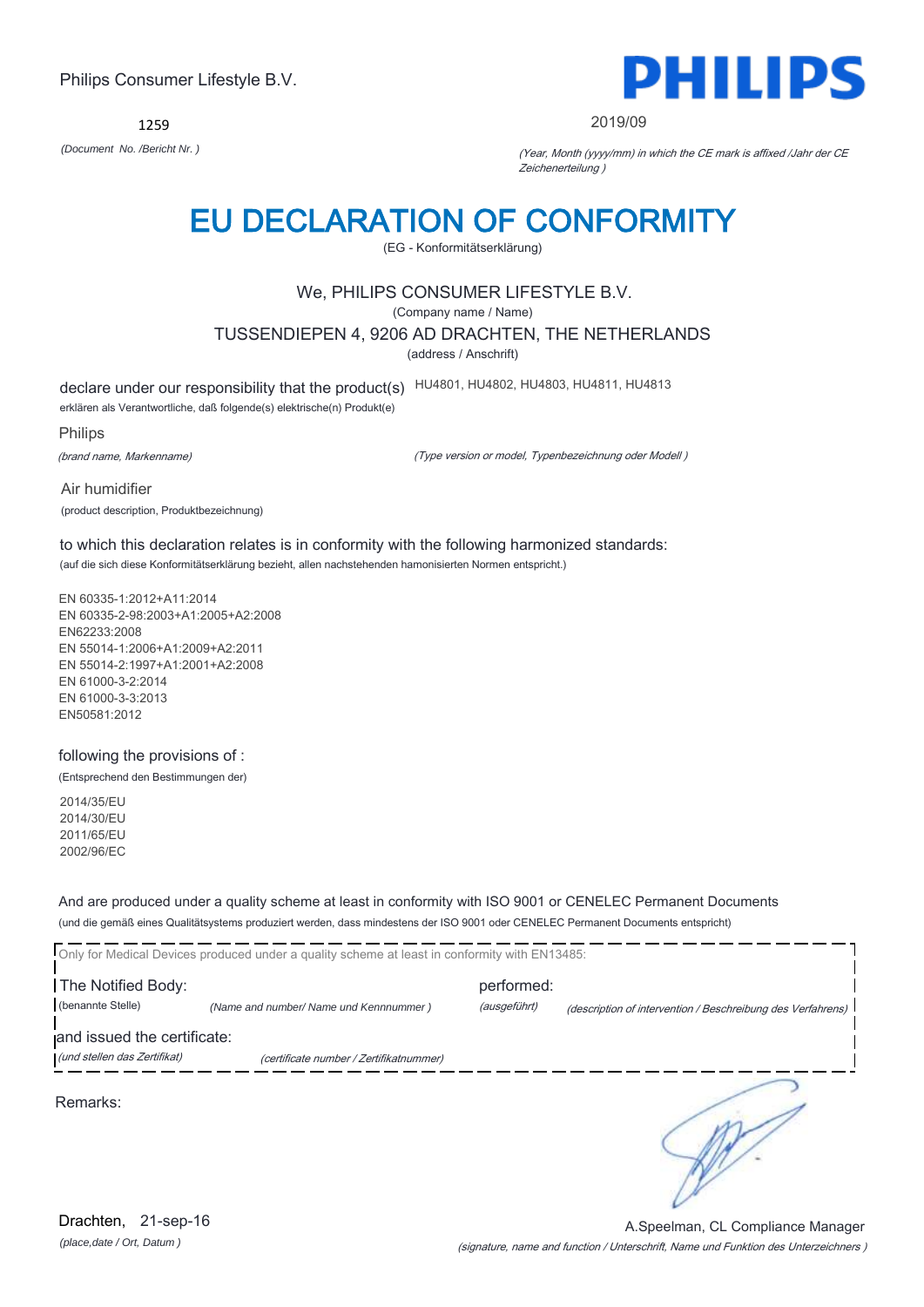(Company name / Nom de l'entreprise)

TUSSENDIEPEN 4, 9206 AD DRACHTEN, THE NETHERLANDS

We, PHILIPS CONSUMER LIFESTYLE B.V.

EU DECLARATION OF CONFORMITY (DECLARATION DE CONFORMITE CE)

(address / adresse)

declare under our responsibility that the product(s) HU4801, HU4802, HU4803, HU4811, HU4813

(déclarons sous notre propre responsabilité que le(s) produit(s))

Philips

(brand name, nom de la marque)

(Type version or model, référence ou modèle)

Air humidifier (product description, description du produit)

to which this declaration relates is in conformity with the following harmonized standards: (auquel cette déclaration se rapporte, est conforme aux normes harmonisées suivantes)

EN 60335-1:2012+A11:2014 EN 60335-2-98:2003+A1:2005+A2:2008 EN62233:2008 EN 55014-1:2006+A1:2009+A2:2011 EN 55014-2:1997+A1:2001+A2:2008 EN 61000-3-2:2014 EN 61000-3-3:2013 EN50581:2012

#### following the provisions of :

(conformément aux exigences essentielles et autres dispositions pertinentes de:)

2014/35/EU 2014/30/EU 2011/65/EU 2002/96/EC

And are produced under a quality scheme at least in conformity with ISO 9001 or CENELEC Permanent Documents (Et sont fabriqués conformément à une qualité au moins conforme à la norme ISO 9001 ou aux Documents Permanents CENELEC)

| (et a délivré le certificat) | (certificate number / numéro du certificat)                                                   |              |                                                              |
|------------------------------|-----------------------------------------------------------------------------------------------|--------------|--------------------------------------------------------------|
| and issued the certificate:  |                                                                                               |              |                                                              |
|                              |                                                                                               |              |                                                              |
| (L'Organisme Notifié)        | (Name and number/ nom et numéro)                                                              | (a effectué) | (description of intervention / description de 'intervention) |
| The Notified Body:           |                                                                                               | performed:   |                                                              |
|                              | Only for Medical Devices produced under a quality scheme at least in conformity with EN13485: |              |                                                              |

Remarks:

*(place,date / lieu, date)* Drachten, 21-sep-16

# Philips Consumer Lifestyle B.V.

1259

PHILIPS

#### 2019/09

*(Document No. / Numéro du document)* (Year, Month (yyyy/mm) in which the CE mark is affixed / Année/mois (aaaa/mm) au cours de laquelle le marquage CE a été apposé)

(signature, name and function / signature, nom et fonction) A.Speelman, CL Compliance Manager

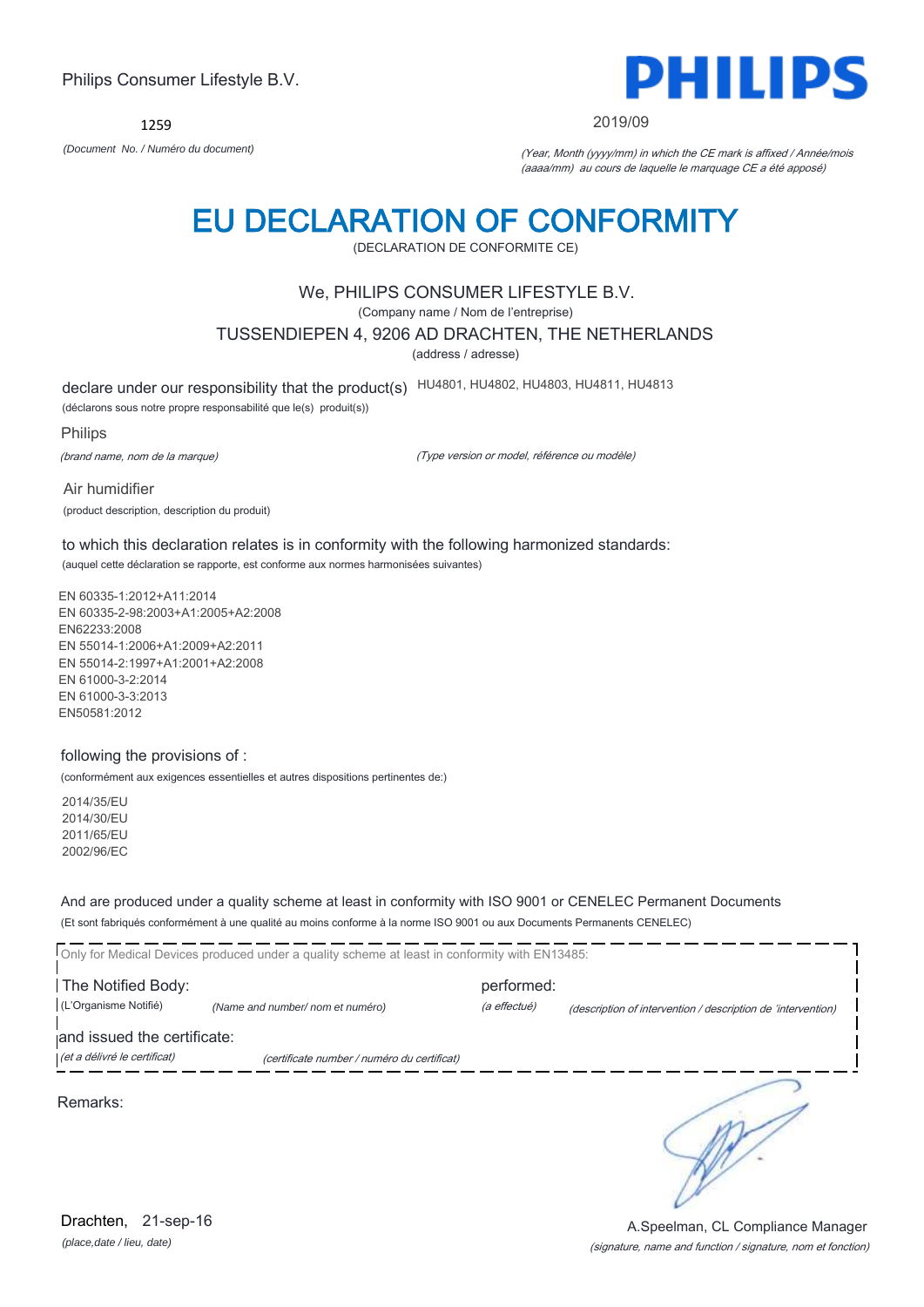1259 *(Document No. / Documentnummer)* (Year, Month (yyyy/mm) in which the CE mark is affixed / Jaar, maand

# EU DECLARATION OF CONFORMITY

(Europeese Conformiteitsverklaring)

# We, PHILIPS CONSUMER LIFESTYLE B.V.

(Company name / Bedrijfsnaam)

TUSSENDIEPEN 4, 9206 AD DRACHTEN, THE NETHERLANDS

(address / adres)

declare under our responsibility that the product(s) HU4801, HU4802, HU4803, HU4811, HU4813

(verklaren dat onder onze verantwoordelijkheid de product(en))

Philips

(brand name, merknaam)

(Type version or model, typenummer of model)

Air humidifier (product description, productbeschrijving)

to which this declaration relates is in conformity with the following harmonized standards: (waar deze verklaring betrekking op heeft voldoen aan de volgende geharmoniseerde standaarden)

EN 60335-1:2012+A11:2014 EN 60335-2-98:2003+A1:2005+A2:2008 EN62233:2008 EN 55014-1:2006+A1:2009+A2:2011 EN 55014-2:1997+A1:2001+A2:2008 EN 61000-3-2:2014 EN 61000-3-3:2013 EN50581:2012

following the provisions of :

(volgens de voorwaarden van:)

2014/35/EU 2014/30/EU 2011/65/EU 2002/96/EC

And are produced under a quality scheme at least in conformity with ISO 9001 or CENELEC Permanent Documents (En worden geproduceerd volgens een kwaliteitsprogramma wat minimaal overeenkomt met ISO9001 of de CENELEC permanente documenten)

Only for Medical Devices produced under a quality scheme at least in conformity with EN13485: The Notified Body: performed: (Notified Body) *(Name and number/ Naam en nummer)* (heeft uitgevoerd) (description of intervention / uitgevoerd testprotocol) and issued the certificate: (en heeft een certificaat uitgegeven) (certificate number / nummer van het certificaat)

Remarks:

(signature, name and function / handtekening, naam en functie) A.Speelman, CL Compliance Manager

∍



#### 2019/09

waarin de CE markering is uitgegeven)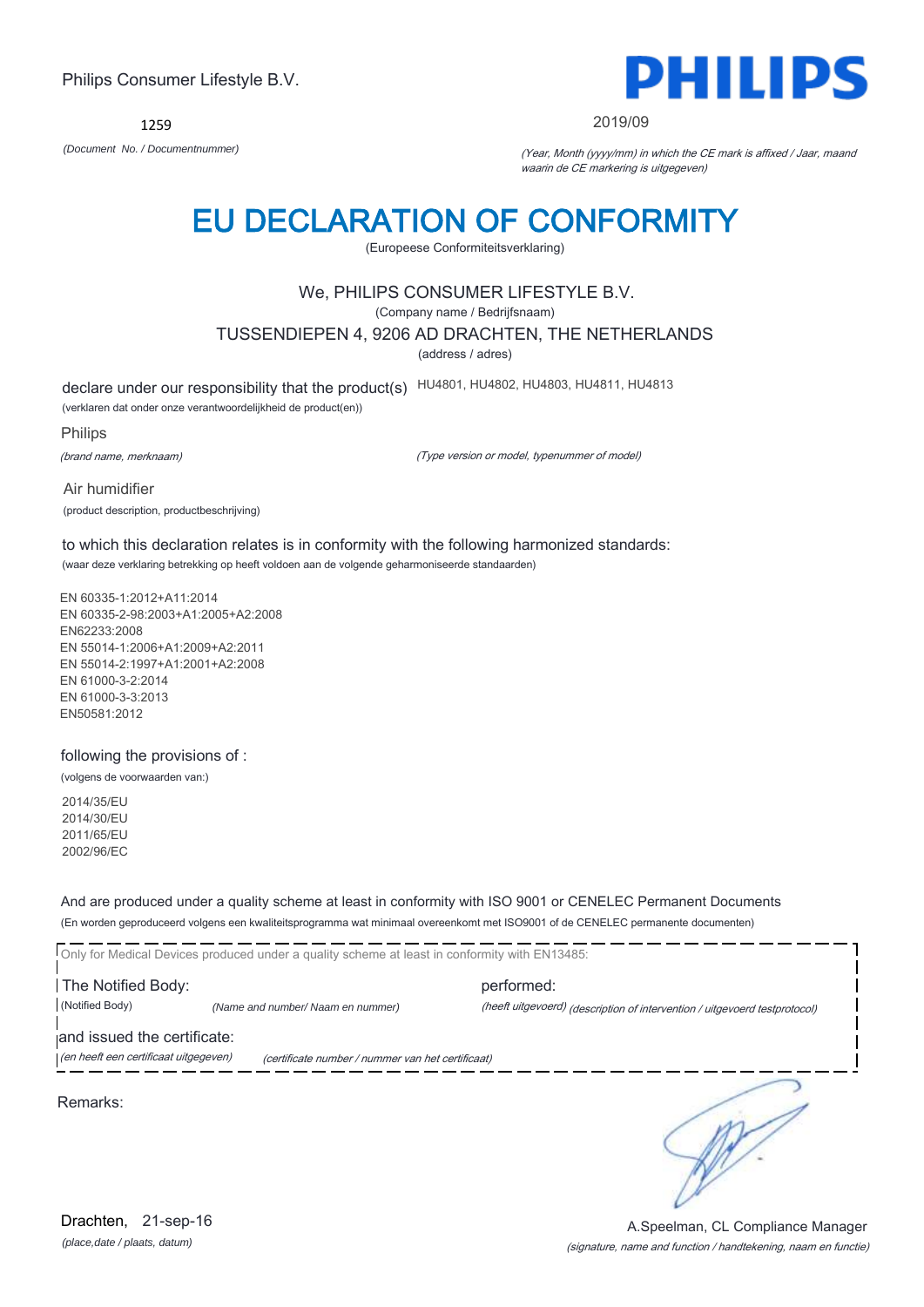1259



#### 2019/09

*(Document No. / Číslo zprávy)* (Year, Month (yyyy/mm) in which the CE mark is affixed / Rok udělění známky CE)

# EU DECLARATION OF CONFORMITY

(Prohlášení o shodě v EU)

# We, PHILIPS CONSUMER LIFESTYLE B.V.

(Company name / Jméno)

TUSSENDIEPEN 4, 9206 AD DRACHTEN, THE NETHERLANDS

(address / adresa)

declare under our responsibility that the product(s) HU4801, HU4802, HU4803, HU4811, HU4813 (Prohlašujeme na svou odpovědnost, že elektrický výrobek)

Philips

(brand name, značka)

(Type version or model, Typ verze nebo model)

Air humidifier (product description, popis výrobku)

to which this declaration relates is in conformity with the following harmonized standards: (na nějž se toto prohlášení vztahuje, je ve shodě s následujícími harmonizovanými normami:)

EN 60335-1:2012+A11:2014 EN 60335-2-98:2003+A1:2005+A2:2008 EN62233:2008 EN 55014-1:2006+A1:2009+A2:2011 EN 55014-2:1997+A1:2001+A2:2008 EN 61000-3-2:2014 EN 61000-3-3:2013 EN50581:2012

following the provisions of :

(Následovaných ustanoveními Směrnic:)

2014/35/EU 2014/30/EU 2011/65/EU 2002/96/EC

And are produced under a quality scheme at least in conformity with ISO 9001 or CENELEC Permanent Documents (A jsou vyráběny v systému řízení kvality minimálně ve shodě s ISO 9001 nebo)

Only for Medical Devices produced under a quality scheme at least in conformity with EN13485: **The Notified Body: performed:** performed: (Kompetentní orgán) *(Name and number/ Název a číslo)* (provedl) (description of intervention / popis operace) and issued the certificate: (a vydal certifikát,) (certificate number / číslo certifikátu) ∍ Remarks:

*(place,date / místo, datum)* Drachten, 21-sep-16

(signature, name and function / podpis, jméno a funkce) A.Speelman, CL Compliance Manager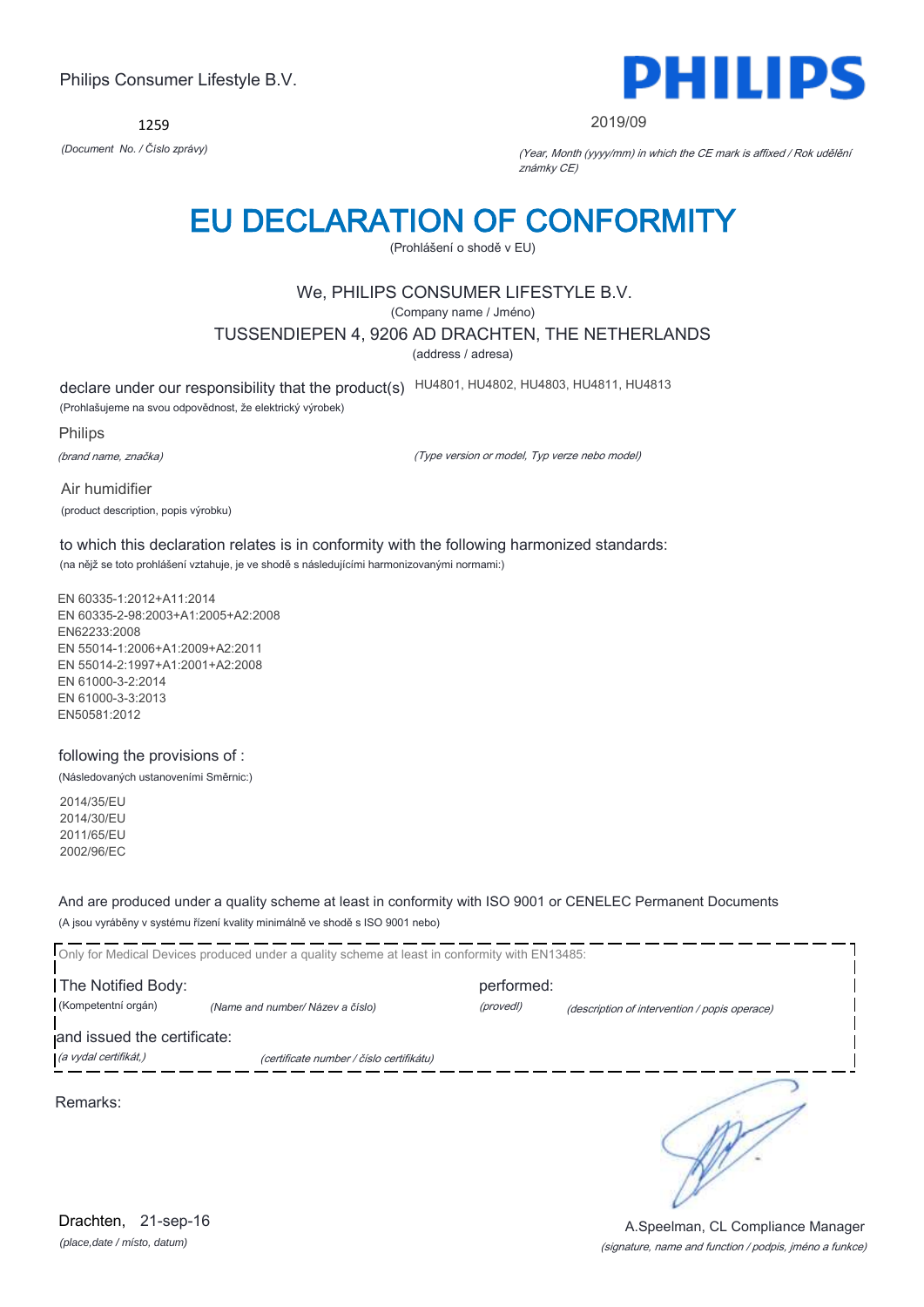1259



#### 2019/09

*(Document No. / Rapportnummer)* (Year, Month (yyyy/mm) in which the CE mark is affixed / Årstal for påhæftning af CE-mærkningen)

# EU DECLARATION OF CONFORMITY

(EU KONFORMITETSERKLÆRING)

### We, PHILIPS CONSUMER LIFESTYLE B.V.

(Company name / Virksomhedens navn)

TUSSENDIEPEN 4, 9206 AD DRACHTEN, THE NETHERLANDS

(address / adresse)

declare under our responsibility that the product(s) HU4801, HU4802, HU4803, HU4811, HU4813

(Erklærer i henhold til vores ansvar, at de(t) elektriske produkt(er))

Philips

(brand name, navn på varemærke)

(Type version or model, type eller model)

Air humidifier (product description, produktbeskrivelse)

to which this declaration relates is in conformity with the following harmonized standards: (til hvilke(t) denne erklæring relaterer sig, er i konformitet med følgende harmoniserede standarder)

EN 60335-1:2012+A11:2014 EN 60335-2-98:2003+A1:2005+A2:2008 EN62233:2008 EN 55014-1:2006+A1:2009+A2:2011 EN 55014-2:1997+A1:2001+A2:2008 EN 61000-3-2:2014 EN 61000-3-3:2013 EN50581:2012

### following the provisions of :

(Opfylder de ufravigelige krav og øvrige forskrifter i)

2014/35/EU 2014/30/EU 2011/65/EU 2002/96/EC

And are produced under a quality scheme at least in conformity with ISO 9001 or CENELEC Permanent Documents (Og er produceret i en kvalitet, der, som minimum, opfylder kravene i ISO 9001-standarden eller CENELEC's permanente dokumenter)

Only for Medical Devices produced under a quality scheme at least in conformity with EN13485:

**The Notified Body: performed:** performed: (Det Notificerede Organ) *(Name and number/ Navn og nummer)* (har gennemført) (description of intervention / beskrivelse af intervention) and issued the certificate:

(og udstedt erklæringen) (certificate number / erklæringsnummer)

Remarks:

*(place,date / sted, dato)* Drachten, 21-sep-16

### (signature, name and function / Signatur, navn og titel) A.Speelman, CL Compliance Manager

∍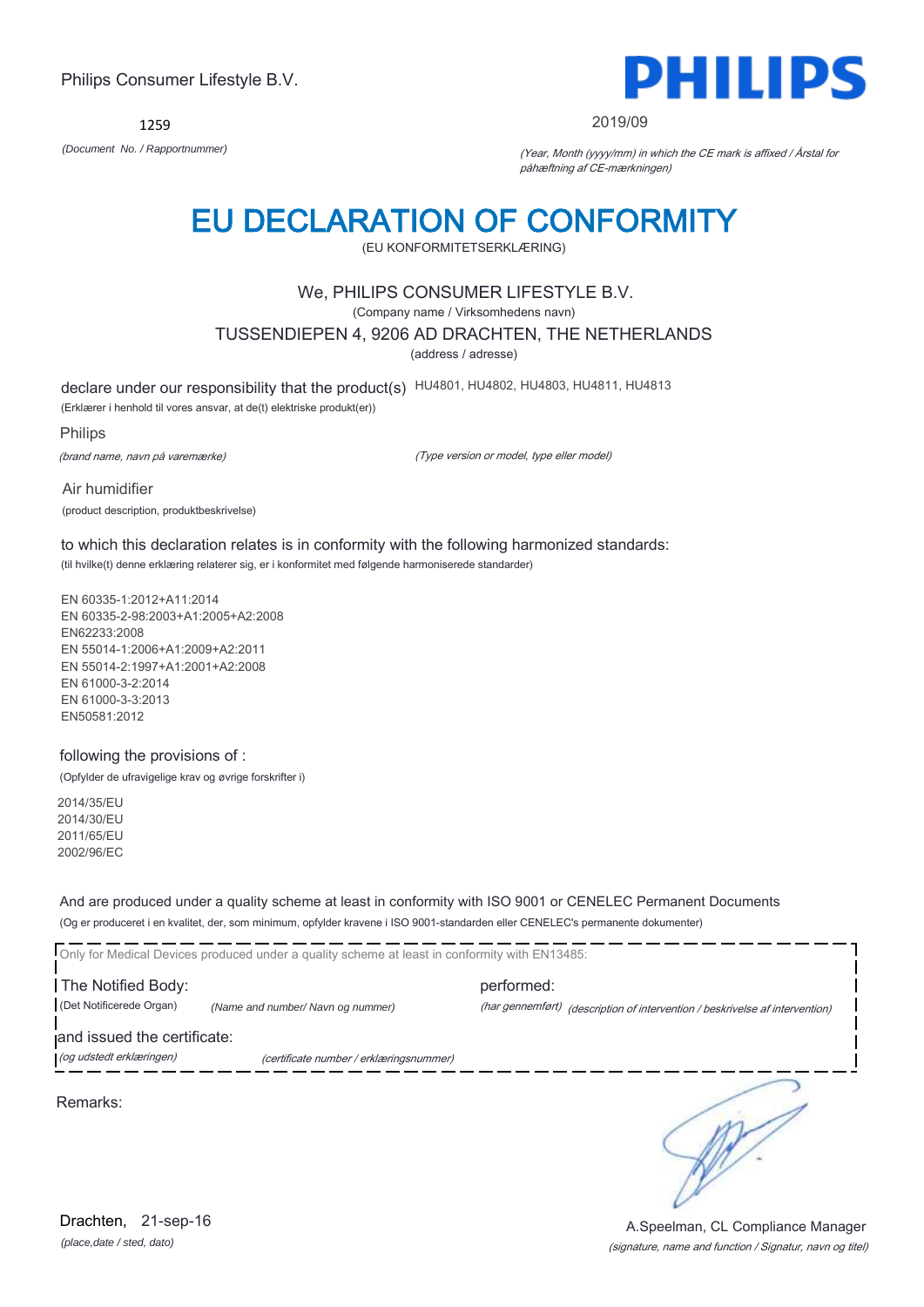1259 *(Document No. / Documento nº.)* (Year, Month (yyyy/mm) in which the CE mark is affixed / Año en el que

# EU DECLARATION OF CONFORMITY

(EU DECLARACIÓN CE DE CONFORMIDAD)

### We, PHILIPS CONSUMER LIFESTYLE B.V.

(Company name / Nombre compaña )

TUSSENDIEPEN 4, 9206 AD DRACHTEN, THE NETHERLANDS

(address / dirección )

declare under our responsibility that the product(s): HU4801, HU4802, HU4803, HU4811, HU4813

(Declaramos bajo nuestra propia responsabilidad que el (los) producto(s):

Philips

(brand name, nombre de la marca)

(Type version or model, Referencia o modelo)

Air humidifier (product description, descripción del producto )

to which this declaration relates is in conformity with the following harmonized standards: (Al que hace referencia esta declaración cumple con las siguientes normas armonizadas)

EN 60335-1:2012+A11:2014 EN 60335-2-98:2003+A1:2005+A2:2008 EN62233:2008 EN 55014-1:2006+A1:2009+A2:2011 EN 55014-2:1997+A1:2001+A2:2008 EN 61000-3-2:2014 EN 61000-3-3:2013 EN50581:2012

### following the provisions of :

(Siguiendo las disposiciones relativas a:)

2014/35/EU 2014/30/EU 2011/65/EU 2002/96/EC

And are produced under a quality scheme at least in conformity with ISO 9001 or CENELEC Permanent Documents (Y se fabrican conforme a una calidad al menos conforme a la norma ISO 9001 o a los Documentos Permanentes CENELEC)

|                             | Only for Medical Devices produced under a quality scheme at least in conformity with EN13485: |              |                                                                |
|-----------------------------|-----------------------------------------------------------------------------------------------|--------------|----------------------------------------------------------------|
| The Notified Body:          |                                                                                               | performed:   |                                                                |
| (El organismo notificado)   | (Name and number/ Nombre y número)                                                            | (realizador) | (description of intervention / descripción de la intervención) |
| and issued the certificate: |                                                                                               |              |                                                                |
| (Y expidió el certificado)  | (certificate number / número de certificado)                                                  |              |                                                                |
|                             |                                                                                               |              |                                                                |

Remarks:

(signature, name and function / firma, nombre y cargo ) A.Speelman, CL Compliance Manager



#### 2019/09

se incluye el marcado CE))

Philips Consumer Lifestyle B.V.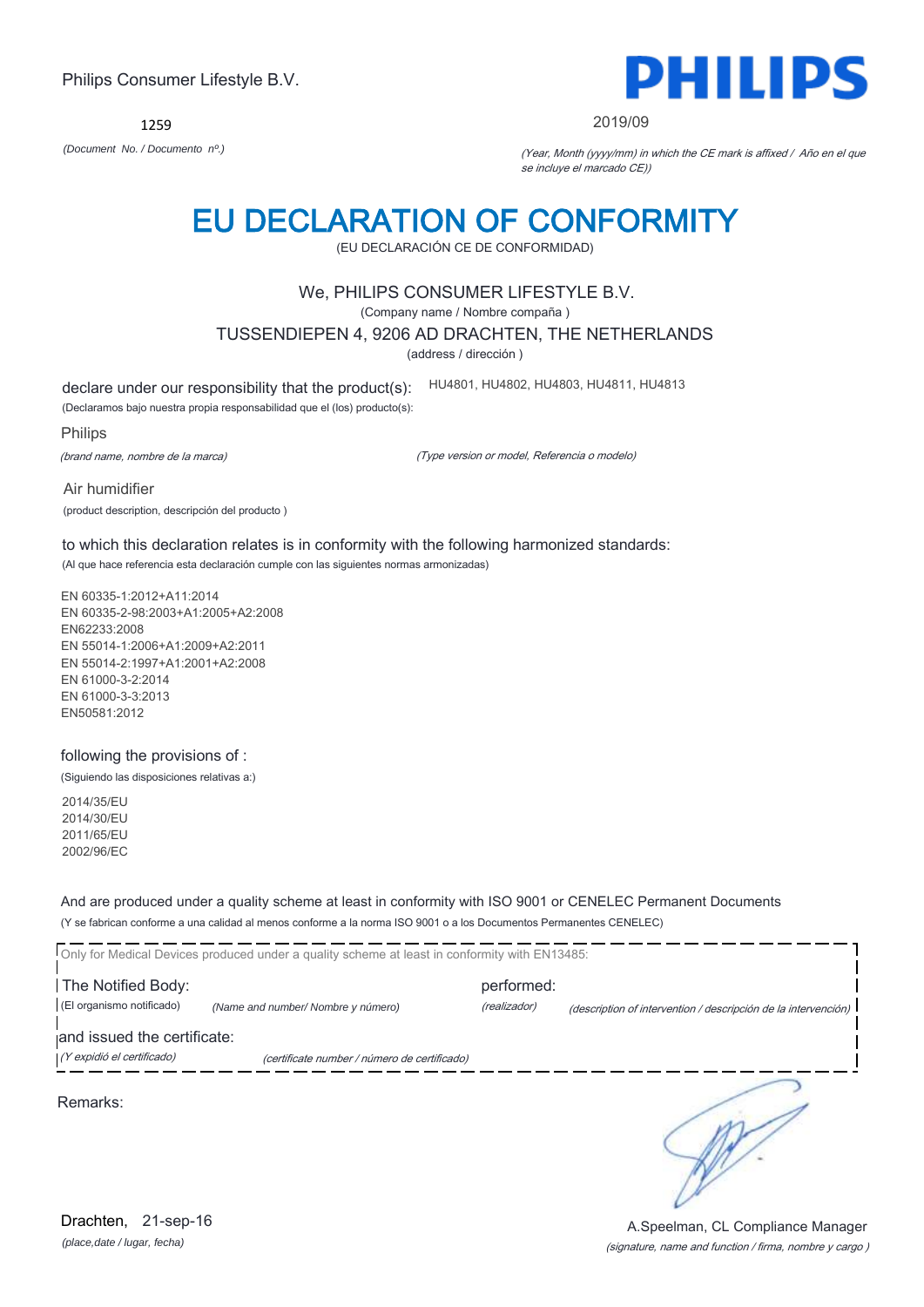1259



#### 2019/09

*(Document No. / Raportti nr.)* (Year, Month (yyyy/mm) in which the CE mark is affixed / CE merkinnän myöntämisvuosi)

# EU DECLARATION OF CONFORMITY

(Vaatimustenmukaisuusvakuutus)

# We, PHILIPS CONSUMER LIFESTYLE B.V.

(Company name / Nimi)

TUSSENDIEPEN 4, 9206 AD DRACHTEN, THE NETHERLANDS

(address / Osoite)

declare under our responsibility that the product(s) HU4801, HU4802, HU4803, HU4811, HU4813

(Ilmoitus seuraavista vastuullamme olevista sähkötuotteista:)

Philips

(brand name, Brändinimi)

(Type version or model, Tyypi, versio tai malli)

Air humidifier (product description, Tuotekuvaus)

to which this declaration relates is in conformity with the following harmonized standards: (Tämä vakuutus on yhdenmukainen seuraavien harmonisointistandardien kanssa)

EN 60335-1:2012+A11:2014 EN 60335-2-98:2003+A1:2005+A2:2008 EN62233:2008 EN 55014-1:2006+A1:2009+A2:2011 EN 55014-2:1997+A1:2001+A2:2008 EN 61000-3-2:2014 EN 61000-3-3:2013 EN50581:2012

following the provisions of :

(Seuraavien määräysten mukaisesti)

2014/35/EU 2014/30/EU 2011/65/EU 2002/96/EC

And are produced under a quality scheme at least in conformity with ISO 9001 or CENELEC Permanent Documents (Ja on tuotettu seuraavien laatujärjestelmien mukaisesti : ISO 9001 ja CENELEC asiakirjat)

|                             | Only for Medical Devices produced under a quality scheme at least in conformity with EN13485: |               |                                                     |
|-----------------------------|-----------------------------------------------------------------------------------------------|---------------|-----------------------------------------------------|
| The Notified Body:          |                                                                                               | performed:    |                                                     |
| (Ilmoitettu laitos)         | (Name and number/ Nimi ja numero)                                                             | (suoritetaan) | (description of intervention / toimenpiteen kuvaus) |
| and issued the certificate: |                                                                                               |               |                                                     |
| (Todistuksen antaja)        | (certificate number / Sertifikaatin numero)                                                   |               |                                                     |
| Remarks:                    |                                                                                               |               |                                                     |

*(place,date / paikka, päiväys)* Drachten, 21-sep-16

### (signature, name and function / Allekirjoitus, nimi ja asema) A.Speelman, CL Compliance Manager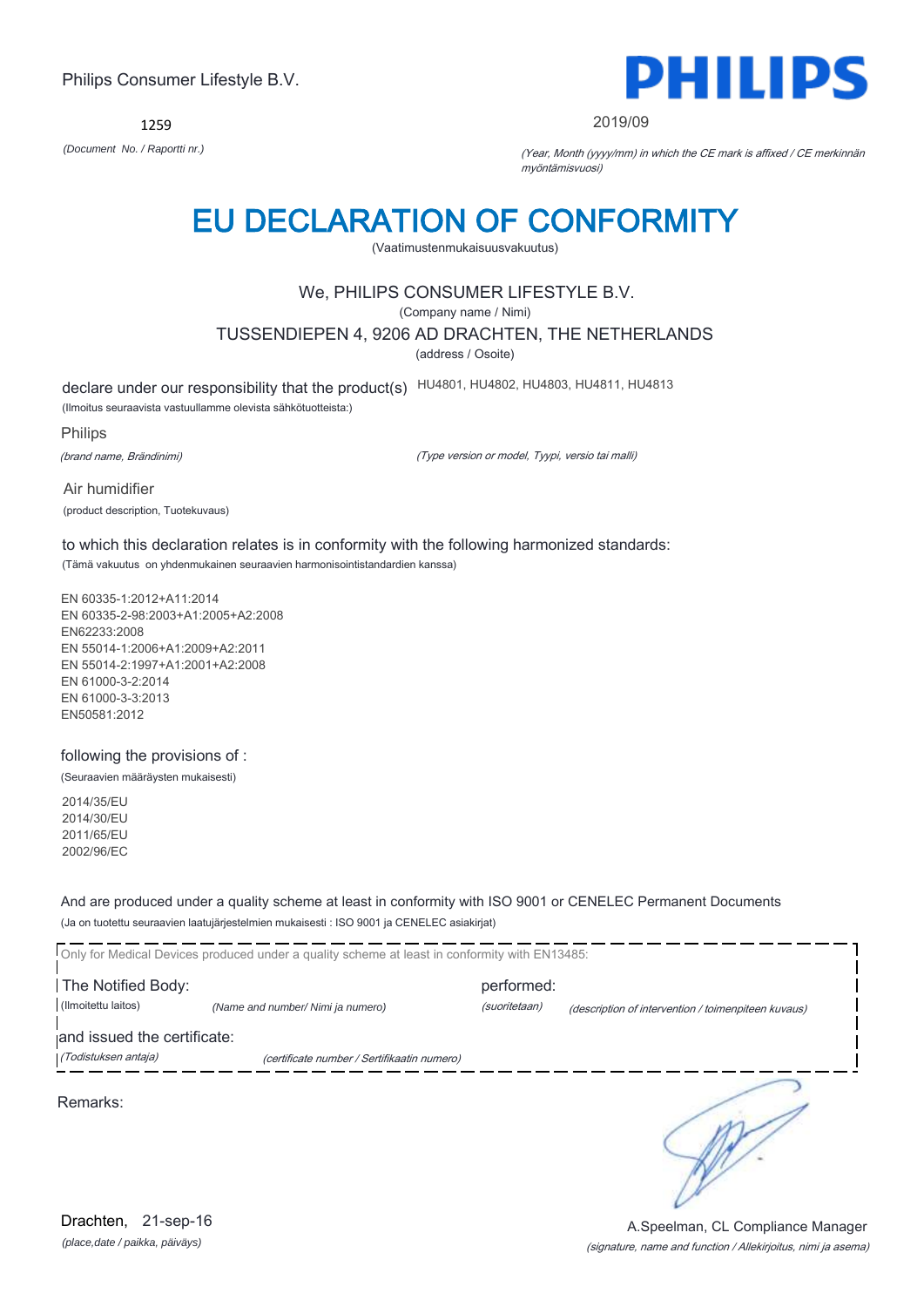1259 *(Document No. / Jelentés száma)* (Year, Month (yyyy/mm) in which the CE mark is affixed / A CE jelzés

# EU DECLARATION OF CONFORMITY

(EC MEGFELELŐSÉGI NYILATKOZAT)

### We, PHILIPS CONSUMER LIFESTYLE B.V.

(Company name / Név)

TUSSENDIEPEN 4, 9206 AD DRACHTEN, THE NETHERLANDS

(address / cím)

declare under our responsibility that the product(s)

(Felelőssége tudatában nyilatkozik, hogy az alábbi elektronikai termék(ek))

Philips

(brand name, márkanév)

Air humidifier

(Type version or model, Típusváltozat vagy modell)

HU4801, HU4802, HU4803, HU4811, HU4813

(product description, termék megnevezése)

to which this declaration relates is in conformity with the following harmonized standards: (Az ezen nyilatkozatban foglaltak szerint megfelel(nek) a következő harmonizált szabványoknak)

EN 60335-1:2012+A11:2014 EN 60335-2-98:2003+A1:2005+A2:2008 EN62233:2008 EN 55014-1:2006+A1:2009+A2:2011 EN 55014-2:1997+A1:2001+A2:2008 EN 61000-3-2:2014 EN 61000-3-3:2013 EN50581:2012

following the provisions of : (Követve a következő ajánlásokat)

2014/35/EU 2014/30/EU 2011/65/EU 2002/96/EC

And are produced under a quality scheme at least in conformity with ISO 9001 or CENELEC Permanent Documents (legalább az ISO 9001-nek megfelelően vagy)

Only for Medical Devices produced under a quality scheme at least in conformity with EN13485: **The Notified Body: performed:** performed: (Bejelentett testület) *(Name and number/ Név és szám)* (teljesítve) (description of intervention / intézkedés leírása) and issued the certificate: (és a kibocsátott tanúsítvány) (certificate number / tanúsítvány száma) ๖

Remarks:

(signature, name and function / aláírás, név és beosztás) A.Speelman, CL Compliance Manager



#### 2019/09

feltüntetésének éve)

Philips Consumer Lifestyle B.V.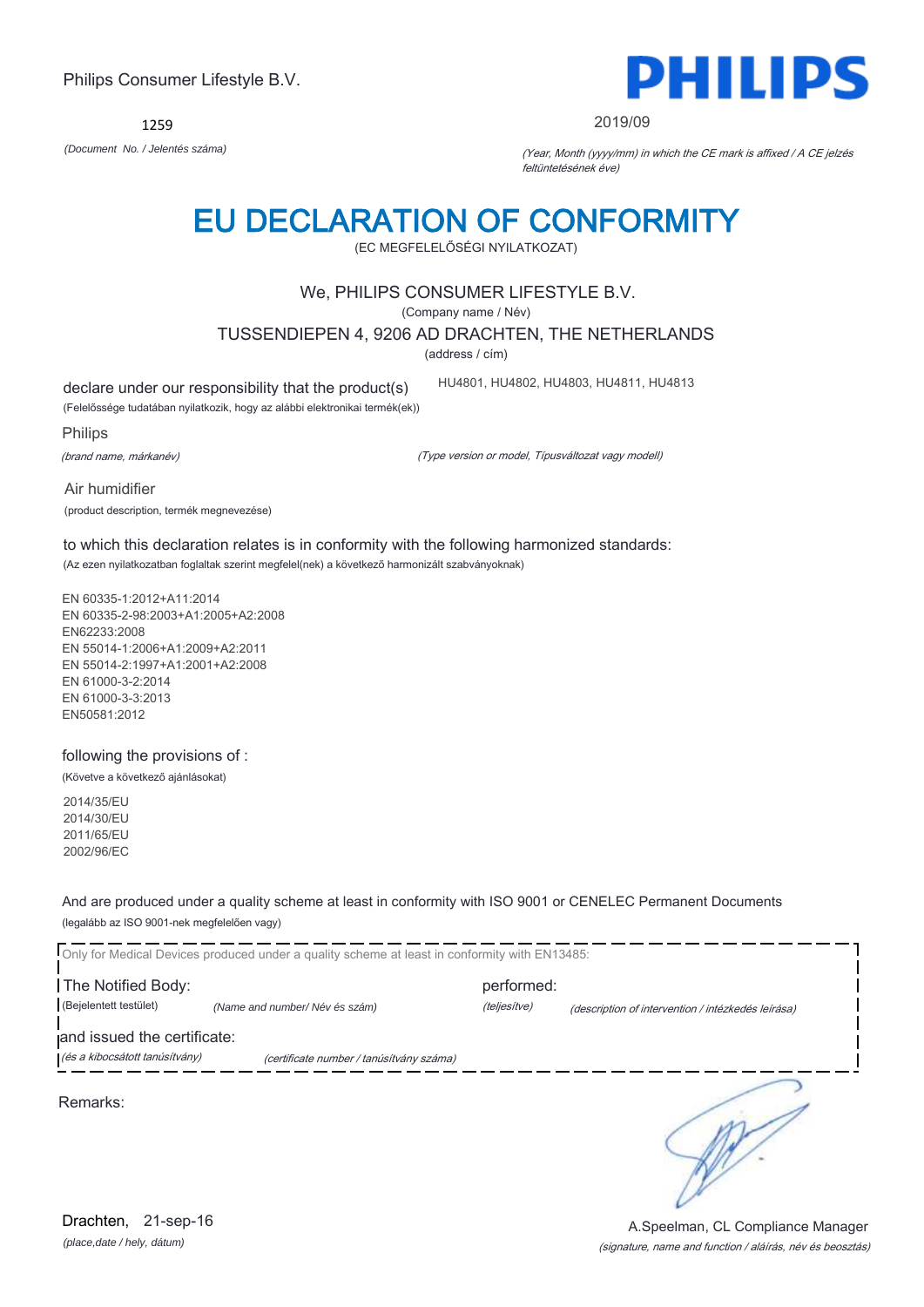1259



#### 2019/09

*(Document No. / Report Numero )* (Year, Month (yyyy/mm) in which the CE mark is affixed / Anno di apposizione della marcatura CE)

# EU DECLARATION OF CONFORMITY

(DICHIARAZIONE DI CONFORMITA' CE )

### We, PHILIPS CONSUMER LIFESTYLE B.V.

(Company name / denominazione sociale)

TUSSENDIEPEN 4, 9206 AD DRACHTEN, THE NETHERLANDS

(address / sede)

declare under our responsibility that the product(s): HU4801, HU4802, HU4803, HU4811, HU4813

(dichiara sotto la propria responsabilità che il /i Prodotto /i elettrico/i)

Philips

(brand name, marchio)

(Type version or model, modello o versione )

Air humidifier (product description, descrizione del prodotto)

to which this declaration relates is in conformity with the following harmonized standards: (al quale la presente dichiarazione si riferisce è conforme alle seguenti norme tecniche armonizzate)

EN 60335-1:2012+A11:2014 EN 60335-2-98:2003+A1:2005+A2:2008 EN62233:2008 EN 55014-1:2006+A1:2009+A2:2011 EN 55014-2:1997+A1:2001+A2:2008 EN 61000-3-2:2014 EN 61000-3-3:2013 EN50581:2012

following the provisions of :

(secondo le disposizioni della )

2014/35/EU 2014/30/EU 2011/65/EU 2002/96/EC

And are produced under a quality scheme at least in conformity with ISO 9001 or CENELEC Permanent Documents (e i processi produttivi seguono un sistema qualità conforme almeno alla norma ISO 9001 o ai documenti permanenti CENELEC)

|                                                           | Only for Medical Devices produced under a quality scheme at least in conformity with EN13485: |                             |                                                             |
|-----------------------------------------------------------|-----------------------------------------------------------------------------------------------|-----------------------------|-------------------------------------------------------------|
| The Notified Body:<br>(L'ente certificatore notificato)   | (Name and number/ denominazione e numero)                                                     | performed:<br>(ha eseguito) | (description of intervention / descrizione dell'intervento) |
| and issued the certificate:<br>(ed emesso il certificato) | (certificate number / numero del certificato)                                                 |                             |                                                             |
| Remarks:                                                  |                                                                                               |                             |                                                             |

*(place,date / luogo e data)* Drachten, 21-sep-16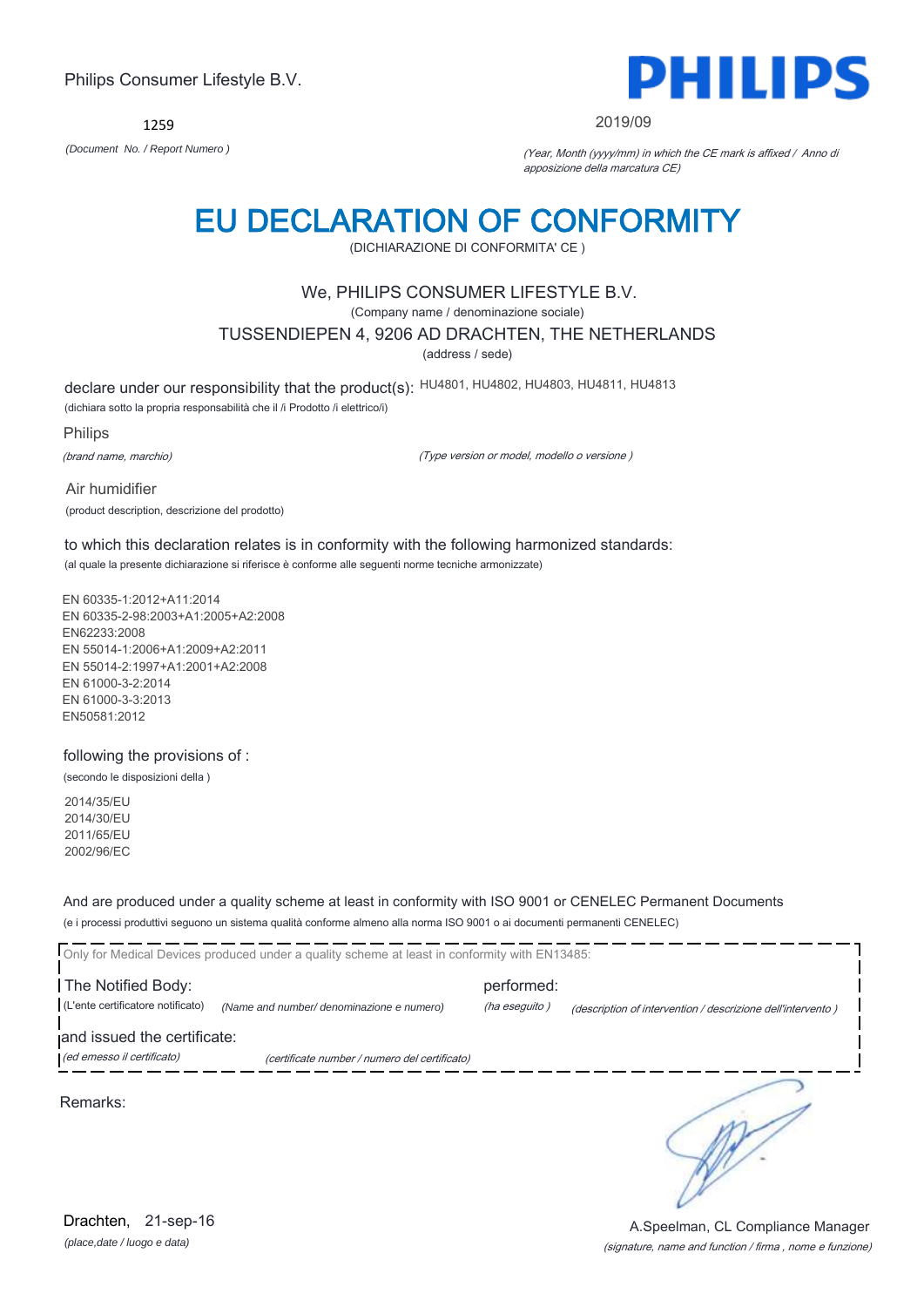1259



#### 2019/09

*(Document No. / Pranešimo Nr.)* (Year, Month (yyyy/mm) in which the CE mark is affixed / Metai, kada CE patvirtino)

# EU DECLARATION OF CONFORMITY

(EC ATITIKTIES DEKLARACIJA)

### We, PHILIPS CONSUMER LIFESTYLE B.V.

(Company name / Pavadinimas)

TUSSENDIEPEN 4, 9206 AD DRACHTEN, THE NETHERLANDS

(address / adresas)

declare under our responsibility that the product(s) HU4801, HU4802, HU4803, HU4811, HU4813

(Deklaruojame, kad elektronikos gaminys (-iai):)

Philips

(brand name, firmos ženklo pavadinimas )

(Type version or model, Tipas arba modelis)

Air humidifier (product description, gaminio aprašymas)

to which this declaration relates is in conformity with the following harmonized standards: (Pagal šią deklaraciją atitinka toliau nurodytus standartus:)

EN 60335-1:2012+A11:2014 EN 60335-2-98:2003+A1:2005+A2:2008 EN62233:2008 EN 55014-1:2006+A1:2009+A2:2011 EN 55014-2:1997+A1:2001+A2:2008 EN 61000-3-2:2014 EN 61000-3-3:2013 EN50581:2012

### following the provisions of :

(Atitinka tokias nuostatas:)

2014/35/EU 2014/30/EU 2011/65/EU 2002/96/EC

And are produced under a quality scheme at least in conformity with ISO 9001 or CENELEC Permanent Documents (Pagaminta atitinkant visus kokybės reikalavimus pagal ISO 9001 ar CENELEC nuolatinius dokumentus)

|                             | Only for Medical Devices produced under a quality scheme at least in conformity with EN13485: |            |                                                         |
|-----------------------------|-----------------------------------------------------------------------------------------------|------------|---------------------------------------------------------|
| The Notified Body:          |                                                                                               | performed: |                                                         |
| (Informuota istaiga)        | (Name and number/ Pavadinimas ir numeris)                                                     | (atlikta)  | (description of intervention / intervencijos aprašymas) |
| and issued the certificate: |                                                                                               |            |                                                         |
| (Sertifikatas išleistas)    | (certificate number / sertifikato numeris)                                                    |            |                                                         |
| Remarks:                    |                                                                                               |            |                                                         |

(signature, name and function / parašas, vardas, pavardė ir pareigos) A.Speelman, CL Compliance Manager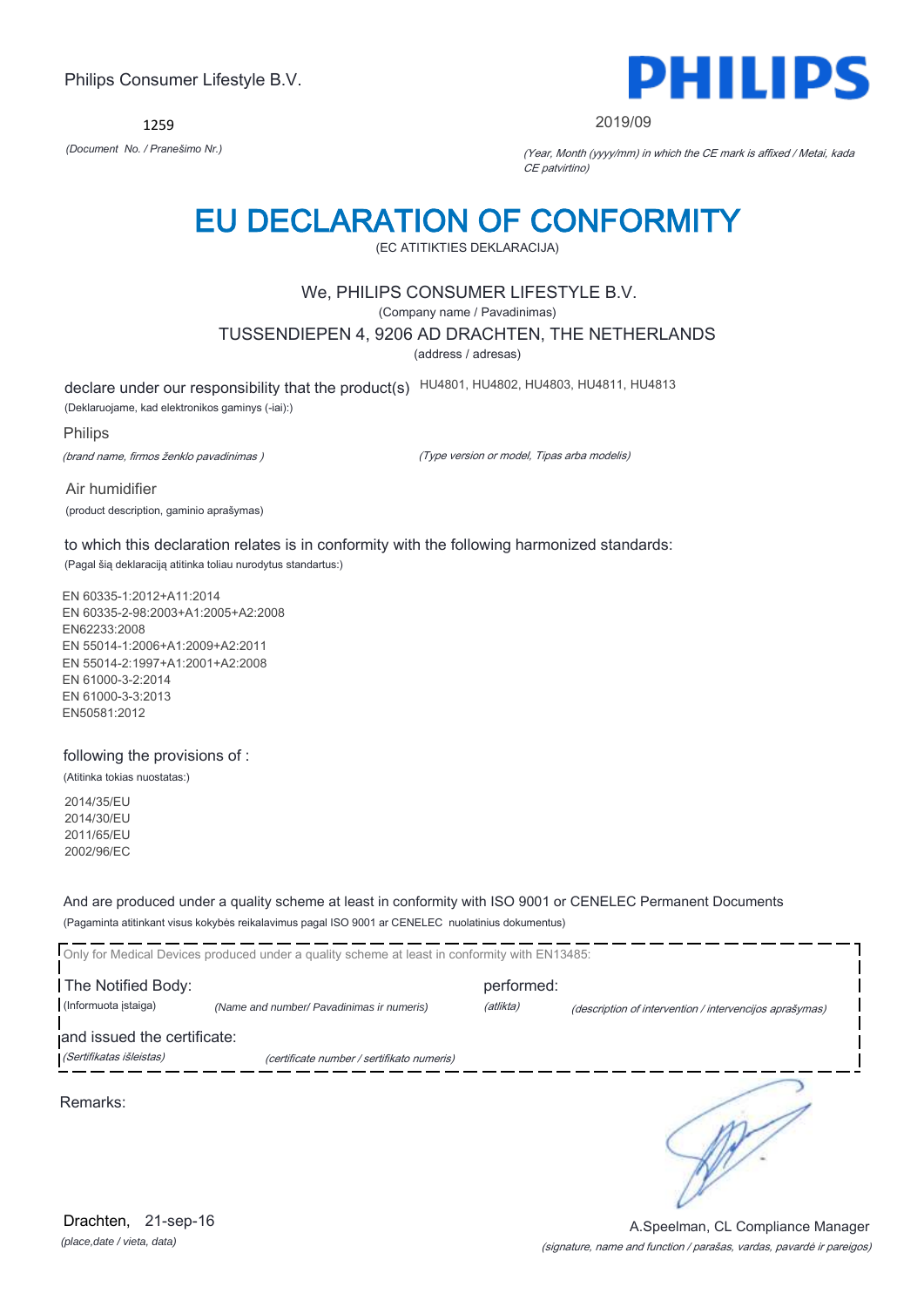1259



#### 2019/09

*(Document No. / Ziņojums Nr)* (Year, Month (yyyy/mm) in which the CE mark is affixed / Gads kurā CE zīme ieviesta)

# EU DECLARATION OF CONFORMITY

(EC deklarācija atbilstība)

### We, PHILIPS CONSUMER LIFESTYLE B.V.

(Company name / vārds)

TUSSENDIEPEN 4, 9206 AD DRACHTEN, THE NETHERLANDS

(address / adrese)

declare under our responsibility that the product(s) HU4801, HU4802, HU4803, HU4811, HU4813

(deklarēt zem vai atbildība ka, elektronisks produkts)

Philips

(brand name, fabrikas marka vārds)

(Type version or model, Tips, versija vai modelis)

Air humidifier (product description, produkta apraksts)

to which this declaration relates is in conformity with the following harmonized standards: (Kam ši deklarācija atbilst ir apliecināt ar sekojošiem saskaņotiem standartiem)

EN 60335-1:2012+A11:2014 EN 60335-2-98:2003+A1:2005+A2:2008 EN62233:2008 EN 55014-1:2006+A1:2009+A2:2011 EN 55014-2:1997+A1:2001+A2:2008 EN 61000-3-2:2014 EN 61000-3-3:2013 EN50581:2012

following the provisions of :

(Sekojot noteikumiem)

2014/35/EU 2014/30/EU 2011/65/EU 2002/96/EC

And are produced under a quality scheme at least in conformity with ISO 9001 or CENELEC Permanent Documents (Tiek ražots zem kvalitātes sistēma kas ir apstiprināta ar ISO 9001 vai CENELEC pastāvošiem dokumentiem )

|                             | Only for Medical Devices produced under a quality scheme at least in conformity with EN13485: |            |                                                        |
|-----------------------------|-----------------------------------------------------------------------------------------------|------------|--------------------------------------------------------|
| The Notified Body:          |                                                                                               | performed: |                                                        |
| (Reģistrēta galvenā daļa)   | (Name and number/ vārds un numurs)                                                            | (paveikts) | (description of intervention / intervencijas apraksts) |
| and issued the certificate: |                                                                                               |            |                                                        |
| (Un izveido sertifikātu)    | (certificate number / sertifikāta numurs)                                                     |            |                                                        |
| Remarks:                    |                                                                                               |            |                                                        |

(signature, name and function / parskts, vārds un amatpienākums) A.Speelman, CL Compliance Manager

*(place,date / vieta, datums)* Drachten, 21-sep-16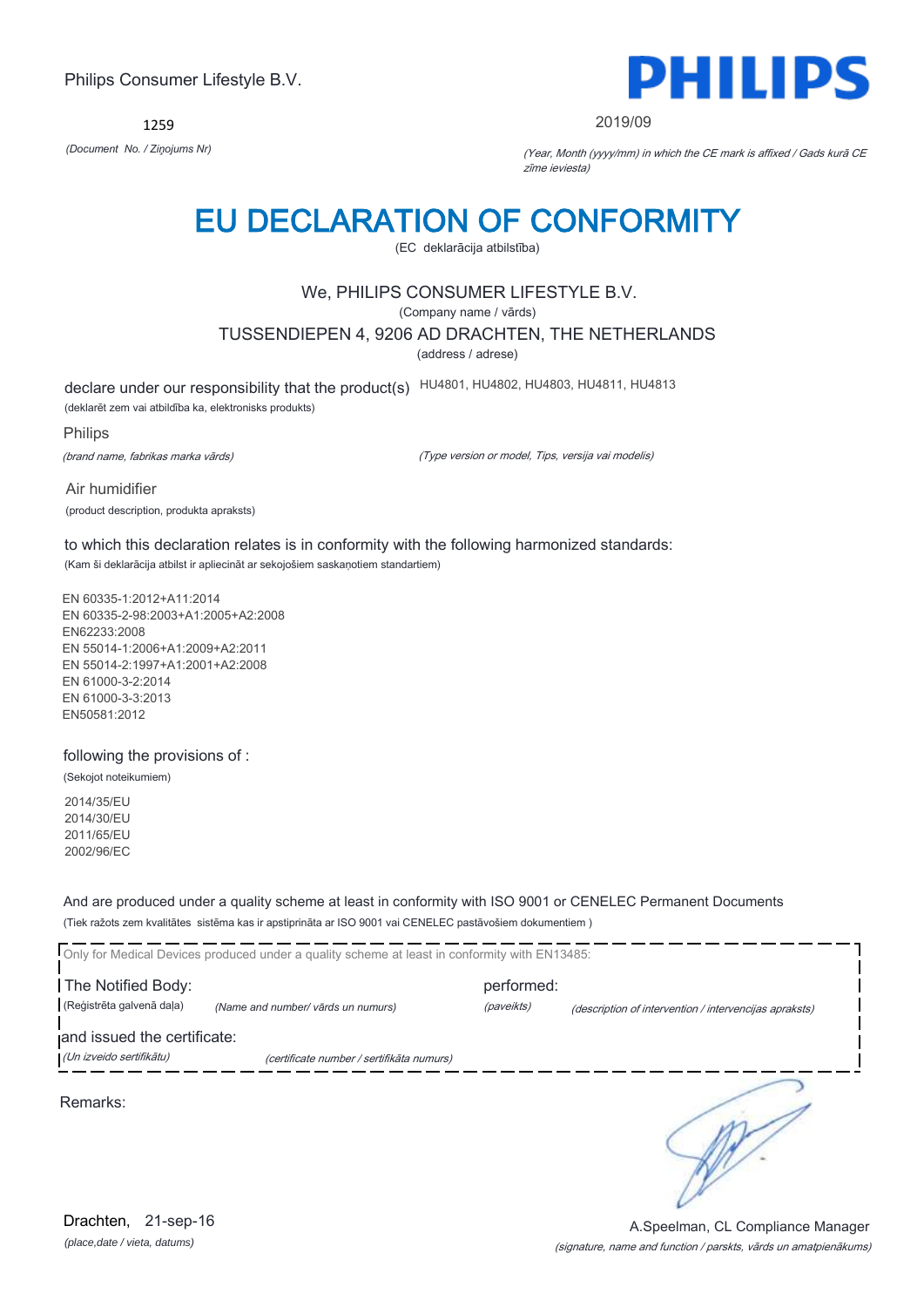*(place,date / miasto, data)* Drachten, 21-sep-16

# Philips Consumer Lifestyle B.V.

1259

# EU DECLARATION OF CONFORMITY

(DEKLARACJA ZGODNOŚCI UE)

# We, PHILIPS CONSUMER LIFESTYLE B.V.

(Company name / Nazwa)

TUSSENDIEPEN 4, 9206 AD DRACHTEN, THE NETHERLANDS

(address / adres)

declare under our responsibility that the product(s)

HU4801, HU4802, HU4803, HU4811, HU4813

(Deklarujemy na naszą odpowiedzialność, że urządzeni(e/a) elektryczne)

Philips

(brand name, marka)

(Type version or model, Typ lub model)

Air humidifier (product description, nazwa /opis produktu)

to which this declaration relates is in conformity with the following harmonized standards: (Do którego odnosi się niniejsza deklaracja jest zgodny z następującymi normami zharmonizowanymi)

EN 60335-1:2012+A11:2014 EN 60335-2-98:2003+A1:2005+A2:2008 EN62233:2008 EN 55014-1:2006+A1:2009+A2:2011 EN 55014-2:1997+A1:2001+A2:2008 EN 61000-3-2:2014 EN 61000-3-3:2013 EN50581:2012

following the provisions of :

(Zgodnie z dyrektywami)

2014/35/EU 2014/30/EU 2011/65/EU 2002/96/EC

And are produced under a quality scheme at least in conformity with ISO 9001 or CENELEC Permanent Documents (oraz został wyprodukowany zgodnie ze standardami jakościowymi takimi jak ISO9001 lub CENELEC Permanent Documents)

|                             | Only for Medical Devices produced under a quality scheme at least in conformity with EN13485: |            |                                                |
|-----------------------------|-----------------------------------------------------------------------------------------------|------------|------------------------------------------------|
| The Notified Body:          |                                                                                               | performed: |                                                |
| (Jednostka certyfikująca)   | (Name and number/ Nazwa i numer)                                                              | (wykonała) | (description of intervention / rodzaj badania) |
| and issued the certificate: |                                                                                               |            |                                                |
| (i wydała certyfikat)       | (certificate number / numer certyfikatu)                                                      |            |                                                |
| Remarks:                    |                                                                                               |            |                                                |

PS PHILII

#### 2019/09

*(Document No. / Numer raportu)* (Year, Month (yyyy/mm) in which the CE mark is affixed / Rok, w którym oznakowanie CE zostało umieszczone na wyrobie)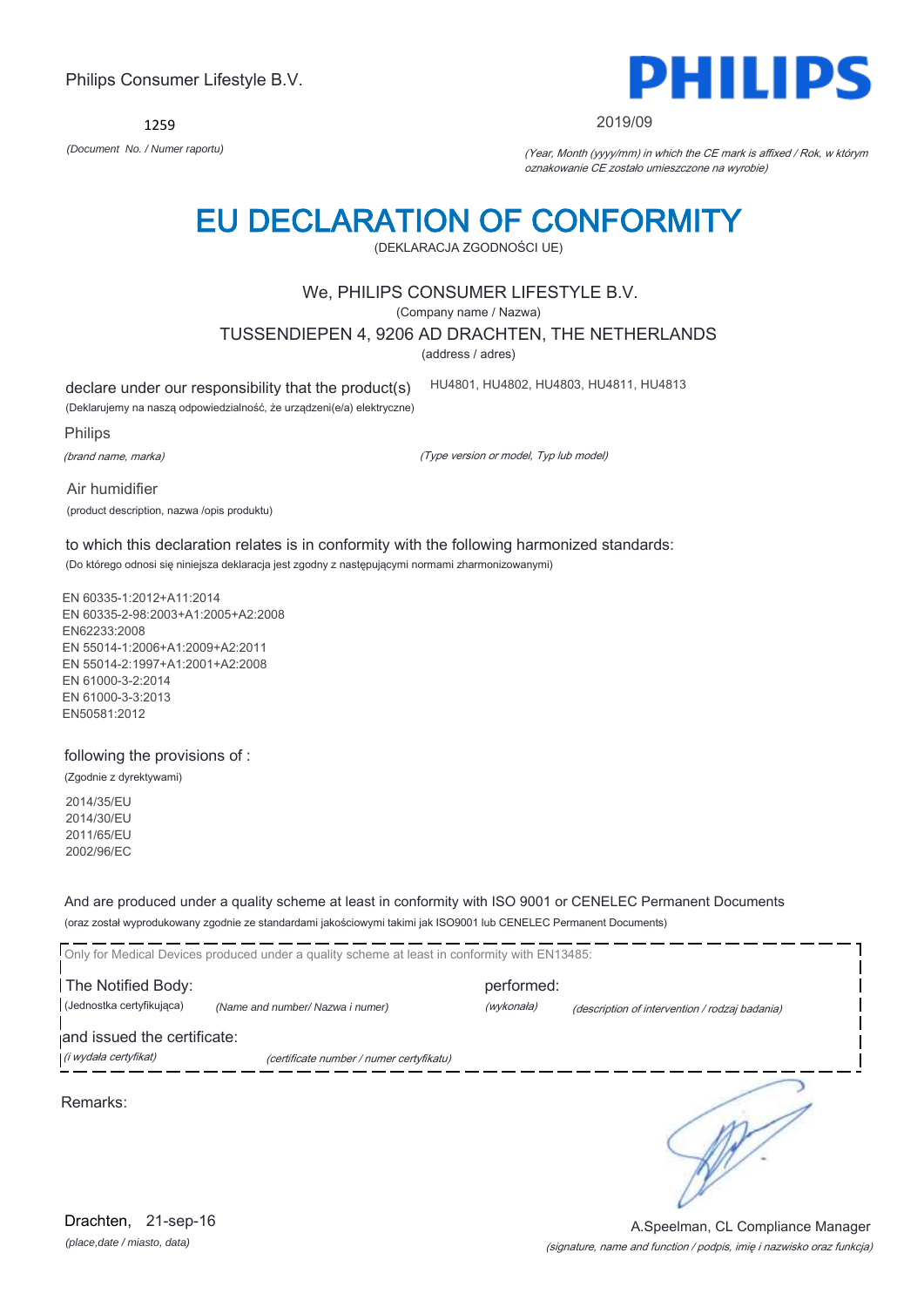1259

Philips Consumer Lifestyle B.V.



#### 2019/09

*(Document No. / Relatório No.)* (Year, Month (yyyy/mm) in which the CE mark is affixed / Ano em que a marca CE é afixada)

# EU DECLARATION OF CONFORMITY

(DECLARAÇÃODE CONFORMIDADE CE)

### We, PHILIPS CONSUMER LIFESTYLE B.V.

(Company name / Nome)

TUSSENDIEPEN 4, 9206 AD DRACHTEN, THE NETHERLANDS

(address)

declare under our responsibility that the product(s) HU4801, HU4802, HU4803, HU4811, HU4813

(Declara sob a sua responsabilidade que o(s) producto(s) eléctricos )

Philips

(brand name, nome da marca)

(Type version or model, Indicar versão ou modelo)

Air humidifier (product description, Descrição do produto)

to which this declaration relates is in conformity with the following harmonized standards: (Aqueles a quem esta declaração se derige, está em conformidade com as seguintes normas harmonizadas)

EN 60335-1:2012+A11:2014 EN 60335-2-98:2003+A1:2005+A2:2008 EN62233:2008 EN 55014-1:2006+A1:2009+A2:2011 EN 55014-2:1997+A1:2001+A2:2008 EN 61000-3-2:2014 EN 61000-3-3:2013 EN50581:2012

following the provisions of :

(Na sequência do disposto em:)

2014/35/EU 2014/30/EU 2011/65/EU 2002/96/EC

And are produced under a quality scheme at least in conformity with ISO 9001 or CENELEC Permanent Documents (E são produzidos sob um regime de qualidade, pelo menos, em conformidade com a norma ISO 9001 ou Documentos Permanentes CENELEC)

|                             | Only for Medical Devices produced under a quality scheme at least in conformity with EN13485: |             |                                                          |
|-----------------------------|-----------------------------------------------------------------------------------------------|-------------|----------------------------------------------------------|
| The Notified Body:          |                                                                                               | performed:  |                                                          |
| (O organismo notificado)    | (Name and number/ Nome e número)                                                              | (realizada) | (description of intervention / descrição da intervenção) |
| and issued the certificate: |                                                                                               |             |                                                          |
| (E emitido o certificado)   | (certificate number / certificado número)                                                     |             |                                                          |
| Remarks:                    |                                                                                               |             |                                                          |

(signature, name and function / assinatura, nome e função) A.Speelman, CL Compliance Manager

*(place,date / local, data)* Drachten, 21-sep-16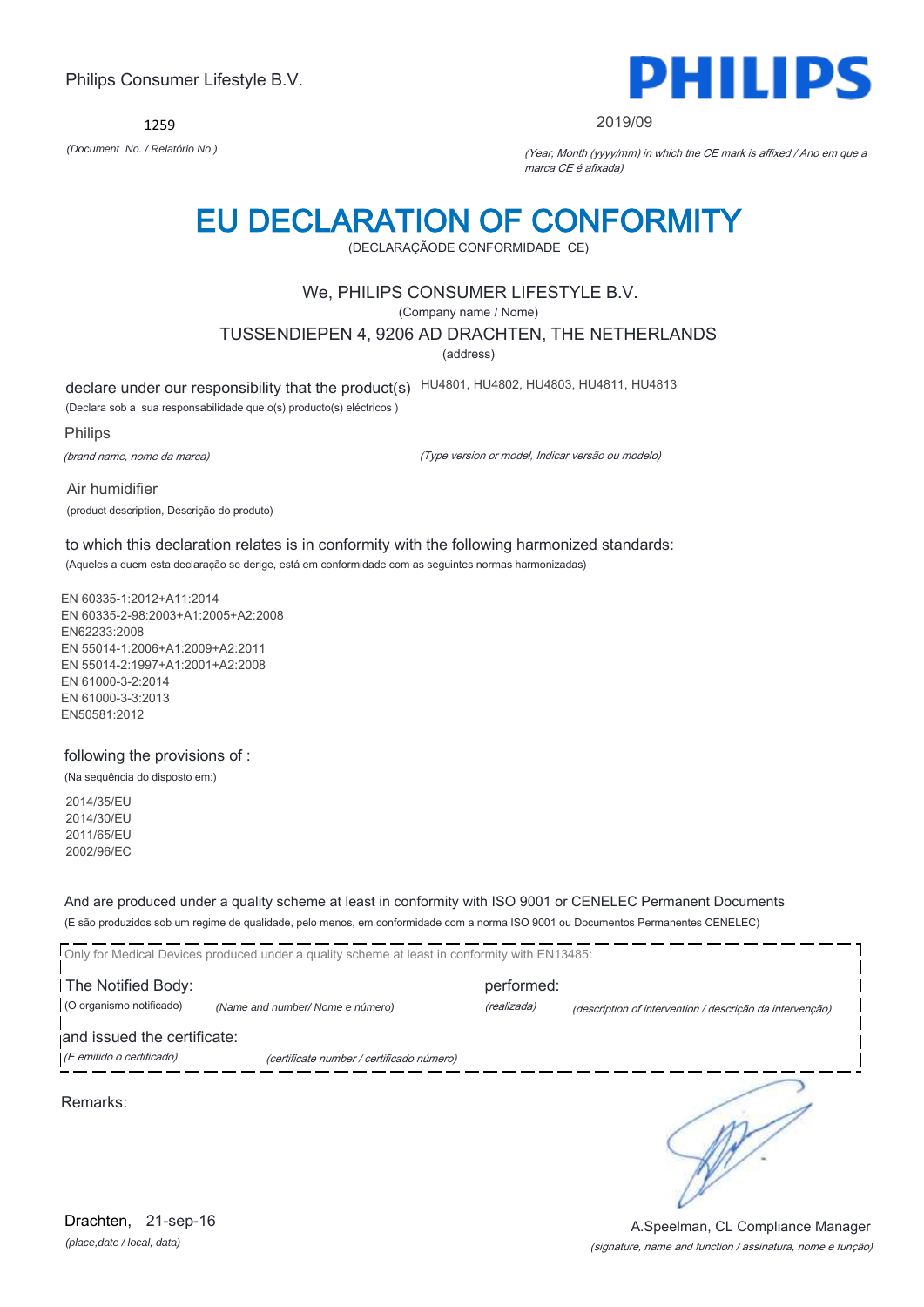1259



#### 2019/09

*(Document No. / Nr. raport)* (Year, Month (yyyy/mm) in which the CE mark is affixed / Anul în care este aplicat marcajul CE)

# EU DECLARATION OF CONFORMITY

(DECLARAŢIE DE CONFORMITATE CE)

### We, PHILIPS CONSUMER LIFESTYLE B.V.

(Company name / Nume)

TUSSENDIEPEN 4, 9206 AD DRACHTEN, THE NETHERLANDS

(address / adresă)

declare under our responsibility that the product(s) HU4801, HU4802, HU4803, HU4811, HU4813

(Declarăm pe proprie răspundere că produsul (produsele) electric(e))

Philips

(brand name, marca)

(Type version or model, Tip sau model)

Air humidifier (product description, descriere produs)

to which this declaration relates is in conformity with the following harmonized standards: (La care se referă această declaraţie, este in conformitate cu următoarele standarde armonizate)

EN 60335-1:2012+A11:2014 EN 60335-2-98:2003+A1:2005+A2:2008 EN62233:2008 EN 55014-1:2006+A1:2009+A2:2011 EN 55014-2:1997+A1:2001+A2:2008 EN 61000-3-2:2014 EN 61000-3-3:2013 EN50581:2012

### following the provisions of :

(În conformitate cu dispoziţiile directivelor)

2014/35/EU 2014/30/EU 2011/65/EU 2002/96/EC

And are produced under a quality scheme at least in conformity with ISO 9001 or CENELEC Permanent Documents (Şi sunt fabricate după o schemă de calitate conformă cel puţin cu standardul ISO 9001 sau Documentele Permanente CENELEC)

|                                                         | Only for Medical Devices produced under a quality scheme at least in conformity with EN13485: |                            |                                                         |
|---------------------------------------------------------|-----------------------------------------------------------------------------------------------|----------------------------|---------------------------------------------------------|
| The Notified Body:<br>(Organismul notificat)            | (Name and number/ Nume si număr)                                                              | performed:<br>(a efectuat) | (description of intervention / descrierea interventiei) |
| and issued the certificate:<br>(Și a emis certificatul) | (certificate number / Numărul certificatului)                                                 |                            |                                                         |
| Remarks:                                                |                                                                                               |                            |                                                         |

*(place,date / locul, data)* Drachten, 21-sep-16

### (signature, name and function / semnătura, nume şi funcţie) A.Speelman, CL Compliance Manager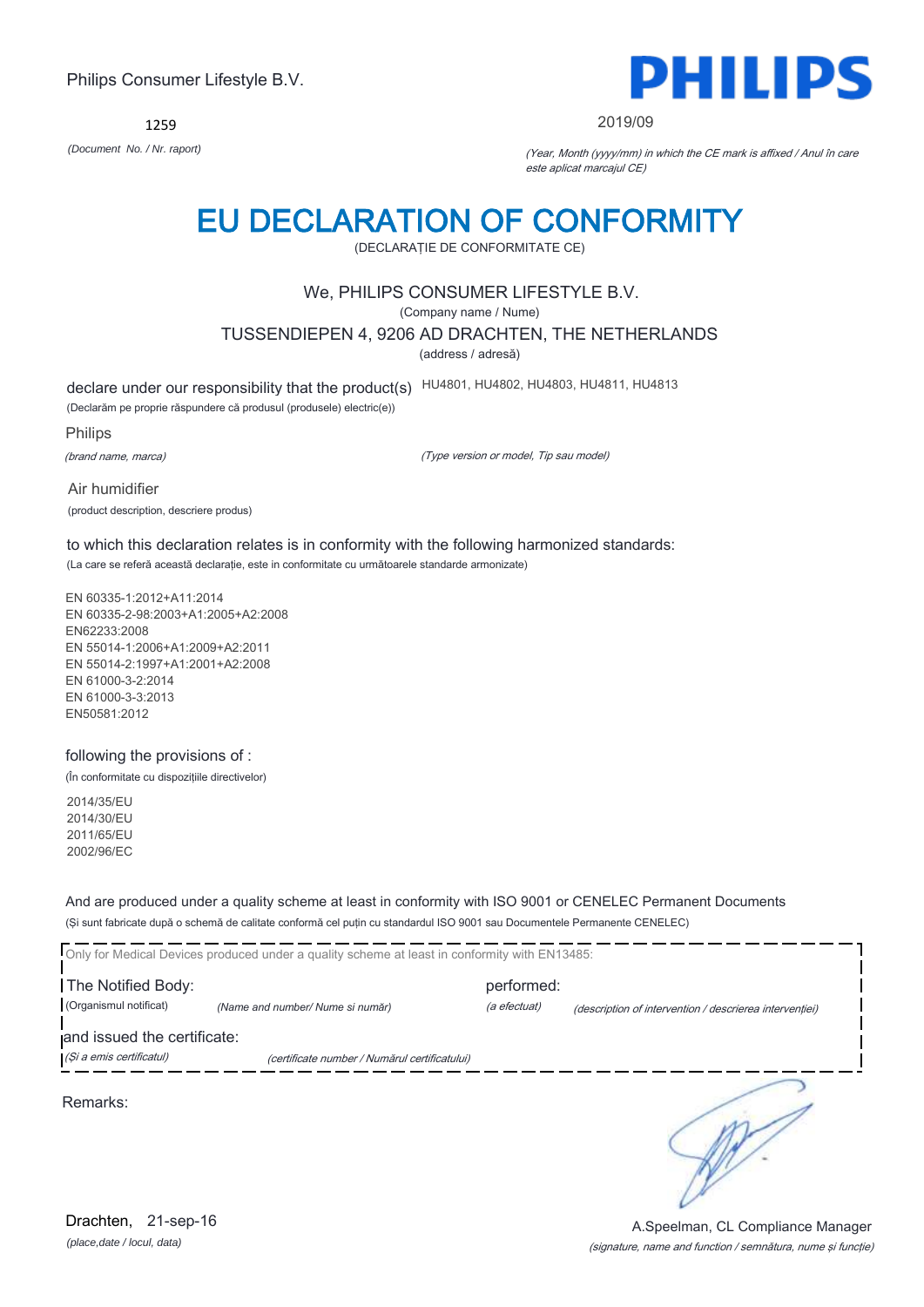1259



#### 2019/09

*(Document No. / Номер протокола)* (Year, Month (yyyy/mm) in which the CE mark is affixed / Год начала маркировки знаком CE)

# EU DECLARATION OF CONFORMITY

(CE Декларация о соответствии)

### We, PHILIPS CONSUMER LIFESTYLE B.V.

(Company name / Юридическое имя)

TUSSENDIEPEN 4, 9206 AD DRACHTEN, THE NETHERLANDS

(address / адрес)

declare under our responsibility that the product(s):

(Декларируем под нашу ответственность, что электрическая продукция)

Philips

(brand name, торговая марка)

(Type version or model, тип, модель)

HU4801, HU4802, HU4803, HU4811, HU4813

Air humidifier (product description, описание продукции)

to which this declaration relates is in conformity with the following harmonized standards: (указанная в данной декларации, соответствует требованиям следующих стандартов:)

EN 60335-1:2012+A11:2014 EN 60335-2-98:2003+A1:2005+A2:2008 EN62233:2008 EN 55014-1:2006+A1:2009+A2:2011 EN 55014-2:1997+A1:2001+A2:2008 EN 61000-3-2:2014 EN 61000-3-3:2013 EN50581:2012

following the provisions of :

(В соответствие с положениями:)

2014/35/EU 2014/30/EU 2011/65/EU 2002/96/EC

And are produced under a quality scheme at least in conformity with ISO 9001 or CENELEC Permanent Documents (по крайней мере, в соответствии с ISO 9001 или)

Only for Medical Devices produced under a quality scheme at least in conformity with EN13485: The Notified Body: example and the Notified Body: (Нотифицированный Орган) *(Name and number/ Название и номер)* (проверил(а)) (description of intervention / описание проверки) and issued the certificate: (и выпустил(а) сертификат) (certificate number / номер сертификата) ₹ Remarks:

*(place,date / место, дата)* Drachten, 21-sep-16

### (signature, name and function / подпись, имя и должность) A.Speelman, CL Compliance Manager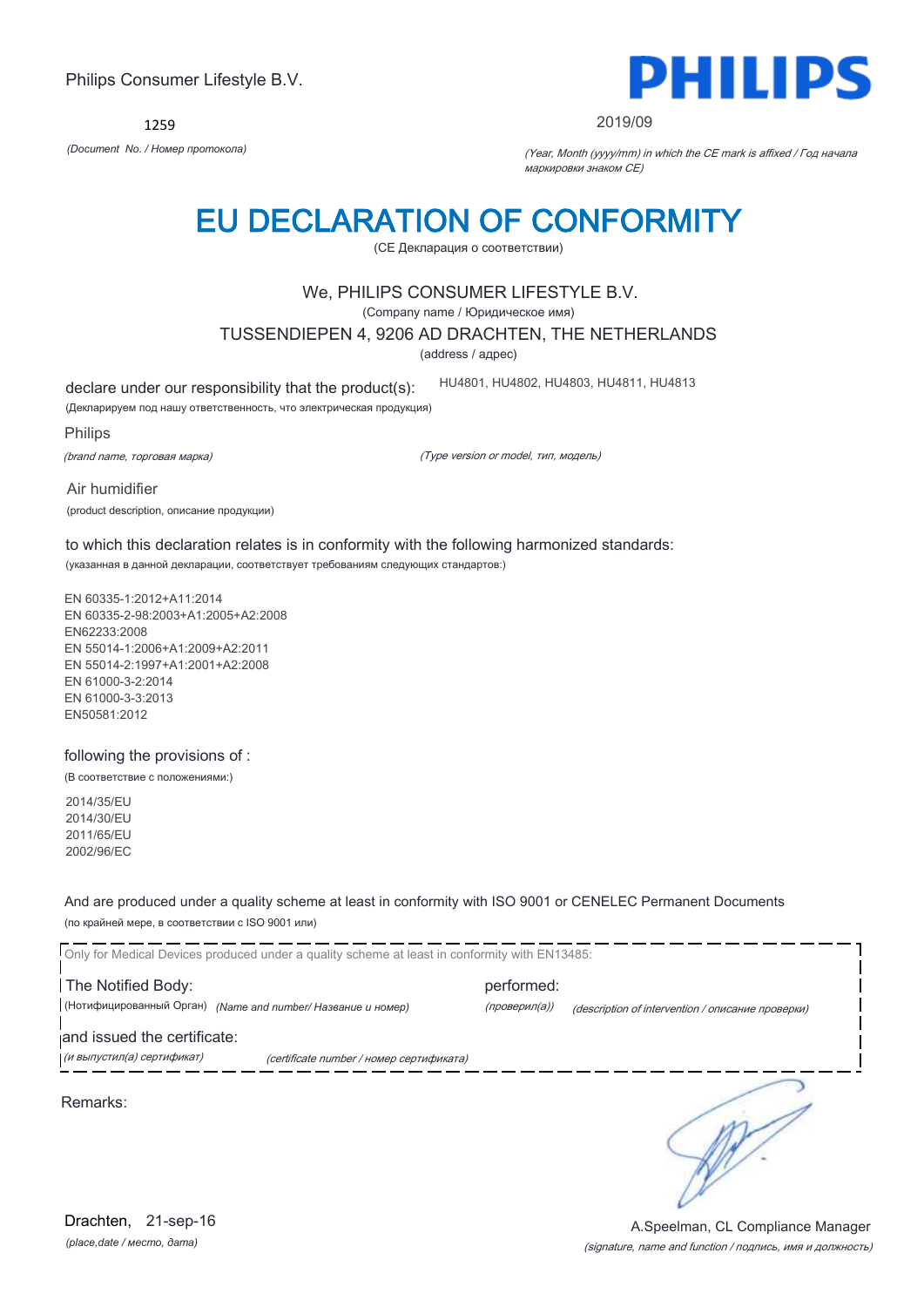1259



#### 2019/09

*(Document No. / Správa č.)* (Year, Month (yyyy/mm) in which the CE mark is affixed / Rok v ktorom je opatrený znakom CE)

# EU DECLARATION OF CONFORMITY

(Rok v ktorom je opatrený znakom CE)

### We, PHILIPS CONSUMER LIFESTYLE B.V.

(Company name / Meno )

TUSSENDIEPEN 4, 9206 AD DRACHTEN, THE NETHERLANDS

(address / adresa)

declare under our responsibility that the product(s) HU4801, HU4802, HU4803, HU4811, HU4813

(Prehlasujeme na svoju zodpovednosť, že elektrický výrobok(y))

Philips

(brand name, názov značky)

(Type version or model, Typové označenie alebo model)

Air humidifier (product description, opis prístroja)

to which this declaration relates is in conformity with the following harmonized standards: (Na ktorý sa toto vyhlásenie vzťahuje, je v zhode s nasledujúcimi harmonizovanými normami)

EN 60335-1:2012+A11:2014 EN 60335-2-98:2003+A1:2005+A2:2008 EN62233:2008 EN 55014-1:2006+A1:2009+A2:2011 EN 55014-2:1997+A1:2001+A2:2008 EN 61000-3-2:2014 EN 61000-3-3:2013 EN50581:2012

following the provisions of :

(V nadväznosti na ustanovenia)

2014/35/EU 2014/30/EU 2011/65/EU 2002/96/EC

And are produced under a quality scheme at least in conformity with ISO 9001 or CENELEC Permanent Documents (A sú vyrobené systémom kvality minimálne v súlade s normou ISO 9001 alebo CENELEC dokumentmi)

Only for Medical Devices produced under a quality scheme at least in conformity with EN13485: The Notified Body: example and the Notified Body: (Notifikovaný orgán) *(Name and number/ Názov a číslo)* (vykonal) (description of intervention / opis zásahu) and issued the certificate: (A vydal osvedčenie) (certificate number / číslo osvedčenia) ₹ Remarks:

(signature, name and function / podpis, meno a funkcia) A.Speelman, CL Compliance Manager

*(place,date / miesto, dátum)* Drachten, 21-sep-16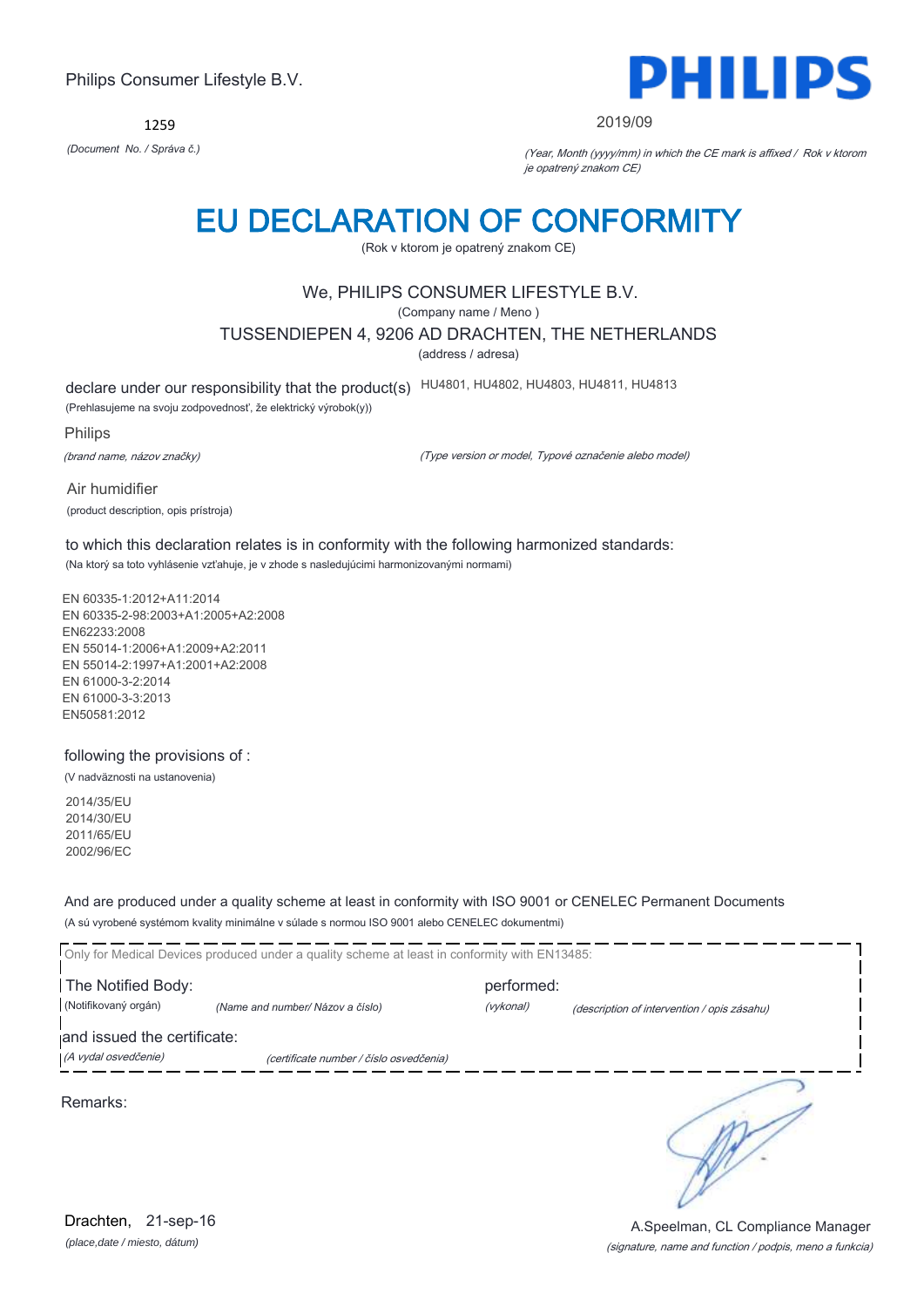1259



#### 2019/09

*(Document No. / Številka poročila)* (Year, Month (yyyy/mm) in which the CE mark is affixed / Leto namstitve CE znaka)

# EU DECLARATION OF CONFORMITY

(Izjava o skladnosti)

### We, PHILIPS CONSUMER LIFESTYLE B.V.

(Company name / Ime)

TUSSENDIEPEN 4, 9206 AD DRACHTEN, THE NETHERLANDS

(address / Naslov)

declare under our responsibility that the product(s) HU4801, HU4802, HU4803, HU4811, HU4813 (S polno odgovornostjo izjavljamo)

Philips (brand name, Ime znamke)

(Type version or model, Tip, verzija ali model)

Air humidifier (product description, Opis proizvoda)

to which this declaration relates is in conformity with the following harmonized standards: (Na katerega se nanaša ta izjava je skladen z naslednjimi harmoniziranimi standardi)

EN 60335-1:2012+A11:2014 EN 60335-2-98:2003+A1:2005+A2:2008 EN62233:2008 EN 55014-1:2006+A1:2009+A2:2011 EN 55014-2:1997+A1:2001+A2:2008 EN 61000-3-2:2014 EN 61000-3-3:2013 EN50581:2012

following the provisions of :

(V skladu z naslednjimi odločbami)

2014/35/EU 2014/30/EU 2011/65/EU 2002/96/EC

And are produced under a quality scheme at least in conformity with ISO 9001 or CENELEC Permanent Documents (In so proizvedeni v skladu s shemo kakovosti najmanj v skladu z ISO 9001 ali CENELEC stalnimi dokumenti)

|                             | Only for Medical Devices produced under a quality scheme at least in conformity with EN13485: |            |                                             |
|-----------------------------|-----------------------------------------------------------------------------------------------|------------|---------------------------------------------|
| The Notified Body:          |                                                                                               | performed: |                                             |
| (Priglašeno organ)          | (Name and number/ Ime in številka)                                                            | (Izvršeno) | (description of intervention / Opis ukrepa) |
| and issued the certificate: |                                                                                               |            |                                             |
| (Izdaja certifikat)         | (certificate number / Številka certifikata)                                                   |            |                                             |
| Remarks:                    |                                                                                               |            |                                             |

*(place,date / Kraj, datum)* Drachten, 21-sep-16

(signature, name and function / Podpis, Ime in funkcija) A.Speelman, CL Compliance Manager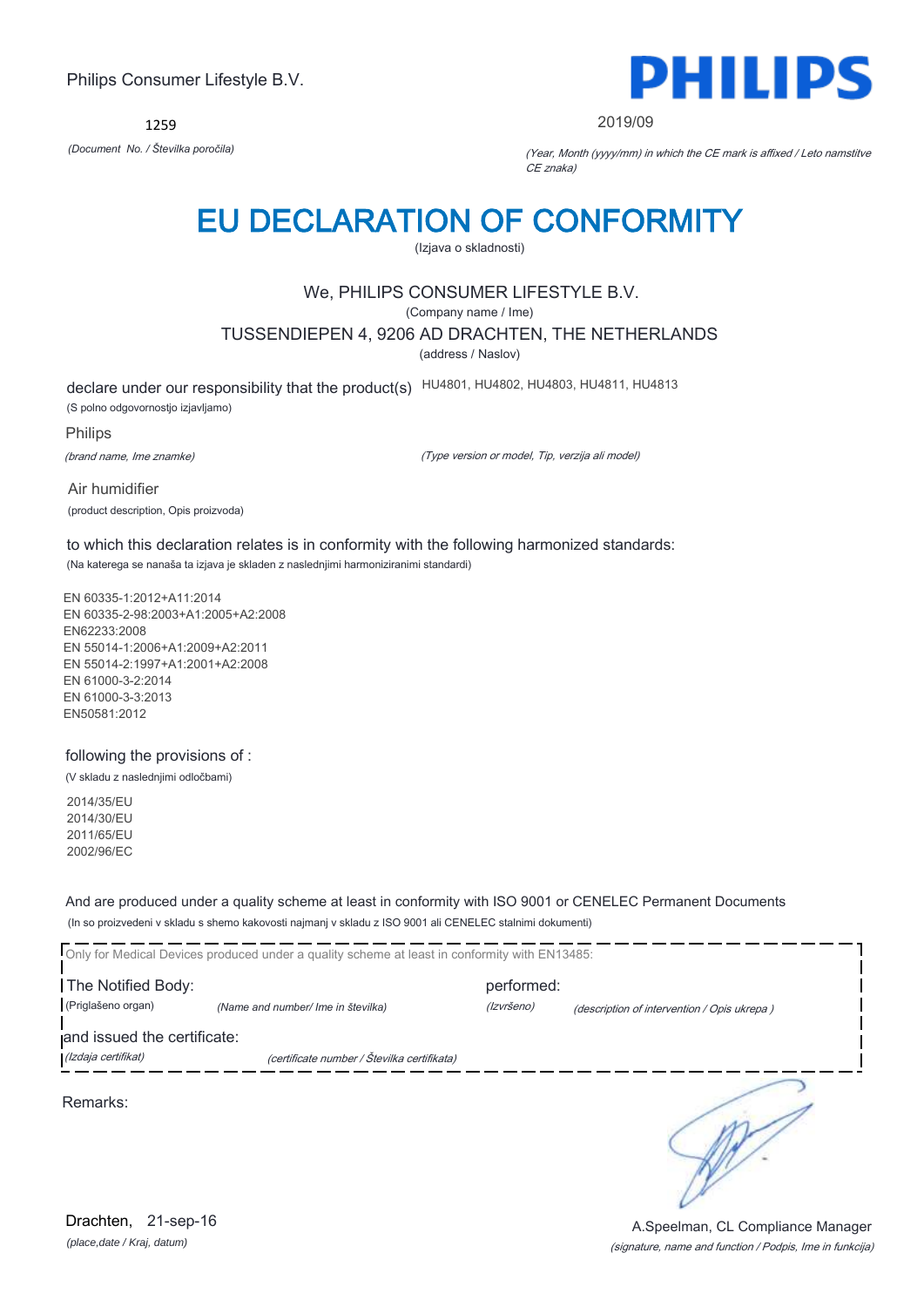1259



#### 2019/09

*(Document No. / Döküman Numarası)* (Year, Month (yyyy/mm) in which the CE mark is affixed / CE İbaresinin eklendiği yıl (yyyy/aa))

# EU DECLARATION OF CONFORMITY

(EU UYGUNLUK BEYANI)

### We, PHILIPS CONSUMER LIFESTYLE B.V.

(Company name / İmalatçının ismi)

TUSSENDIEPEN 4, 9206 AD DRACHTEN, THE NETHERLANDS

(address / İmalatçının adresi )

declare under our responsibility that the product(s): HU4801, HU4802, HU4803, HU4811, HU4813 (bizim sorumluluğumuz altında işbu beyanın ilgili bulunduğu aşağıdaki elektrikli ürünün:) Philips

(brand name, İsim )

(Type version or model, Tip veya model)

Air humidifier (product description, Ürün Açıklamas )

to which this declaration relates is in conformity with the following harmonized standards: (aşağıda belirtilen ilgili standartların gerektirdiği uygunluğa sahip olduğunu beyan ederiz)

EN 60335-1:2012+A11:2014 EN 60335-2-98:2003+A1:2005+A2:2008 EN62233:2008 EN 55014-1:2006+A1:2009+A2:2011 EN 55014-2:1997+A1:2001+A2:2008 EN 61000-3-2:2014 EN 61000-3-3:2013 EN50581:2012

following the provisions of :

(Yasal hükümler şu şekildedir:)

2014/35/EU 2014/30/EU 2011/65/EU 2002/96/EC

And are produced under a quality scheme at least in conformity with ISO 9001 or CENELEC Permanent Documents (En az ISO 9001 veya CENELEC Daimi Belgelerine uygun kalite şemasına binaen mevcut ürünlerdir)

Only for Medical Devices produced under a quality scheme at least in conformity with EN13485: **The Notified Body: performed:** performed: (Yetkili Kurul) *(Name and number/ Isin ve numara)* (yerine getirmiştir) (description of intervention /müdahalenin tanımı ) and issued the certificate: (sertifikayı düzenlemiştir) (certificate number / sertifika numarası) ∍

Remarks:

*(place,date / Yer ve tarih )* Drachten, 21-sep-16

(signature, name and function / İmza, isim ve görevi) A.Speelman, CL Compliance Manager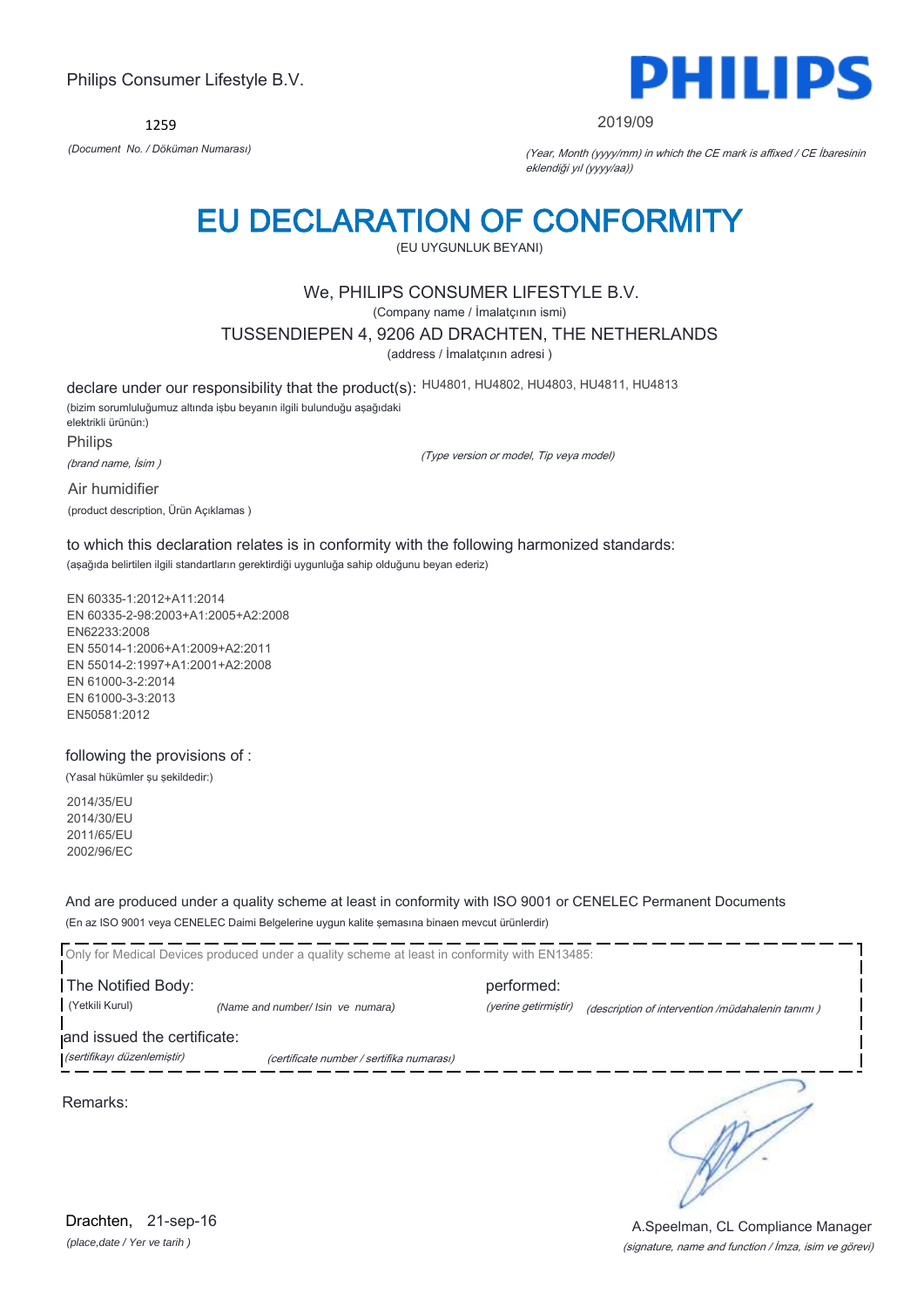1259



#### 2019/09

*(Document No. / Broj izvještaja)* (Year, Month (yyyy/mm) in which the CE mark is affixed / Godina ishođenja CE oznake)

# EU DECLARATION OF CONFORMITY

(Izjava o sukladnosti)

# We, PHILIPS CONSUMER LIFESTYLE B.V.

(Company name / Ime)

TUSSENDIEPEN 4, 9206 AD DRACHTEN, THE NETHERLANDS

(address / Adresa)

declare under our responsibility that the product(s) HU4801, HU4802, HU4803, HU4811, HU4813

(Odgovorno izjavljujemo da je elektični uređaj(i))

#### Philips

(brand name, Naziv robne marke)

(Type version or model, Tipska oznaka ili model)

Air humidifier (product description, opis proizvoda)

to which this declaration relates is in conformity with the following harmonized standards: (Na koje se ova izjava odnosi zadovoljava sljedeće usklađene norme)

EN 60335-1:2012+A11:2014 EN 60335-2-98:2003+A1:2005+A2:2008 EN62233:2008 EN 55014-1:2006+A1:2009+A2:2011 EN 55014-2:1997+A1:2001+A2:2008 EN 61000-3-2:2014 EN 61000-3-3:2013 EN50581:2012

following the provisions of :

(Slijedom odredbi:)

2014/35/EU 2014/30/EU 2011/65/EU 2002/96/EC

And are produced under a quality scheme at least in conformity with ISO 9001 or CENELEC Permanent Documents (najmanje u skladu sa normom ISO 9001 ili)

Only for Medical Devices produced under a quality scheme at least in conformity with EN13485: **The Notified Body: performed:** performed: (Nadležno tijelo) *(Name and number/ Ime i broj) (Izveden) (Izveden) (description of intervention / Opis intervencije*) and issued the certificate: (I izdana je potvrda) (certificate number / Broj potvrde)

Remarks:

*(place,date / Mjesto ,datum)* Drachten, 21-sep-16

(signature, name and function / Potpis,ime i radno mjesto) A.Speelman, CL Compliance Manager

∍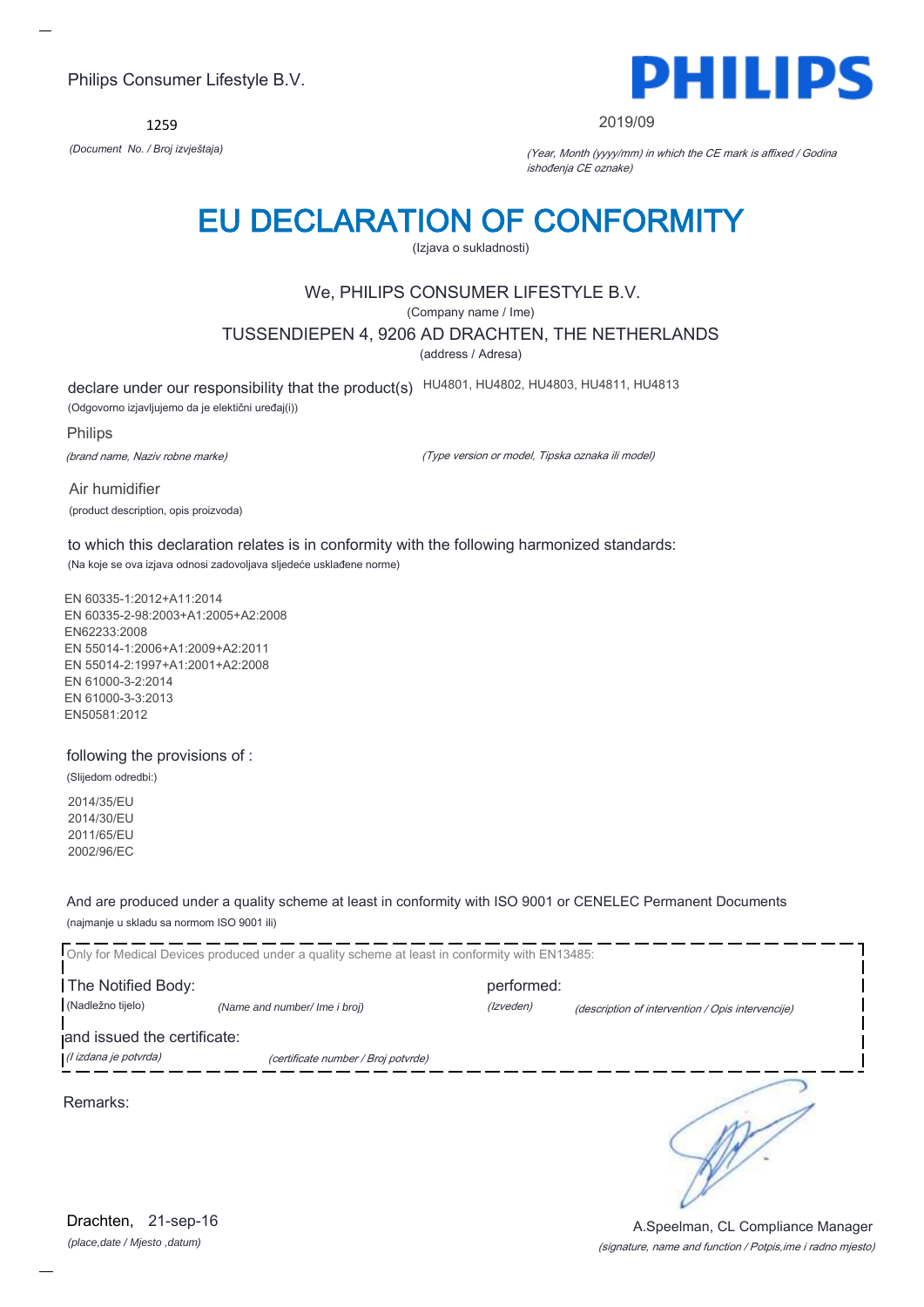1259



#### 2019/09

*(Document No. / Αρ. έκθεσης)* (Year, Month (yyyy/mm) in which the CE mark is affixed / Έτος επικόλλησης του σήματος συμμόρφωσης CE)

# EU DECLARATION OF CONFORMITY

(ΔΗΛΩΣΗ ΣΥΜΜΟΡΦΩΣΗΣ CE)

### We, PHILIPS CONSUMER LIFESTYLE B.V.

(Company name / Επωνυμία)

TUSSENDIEPEN 4, 9206 AD DRACHTEN, THE NETHERLANDS

(address / Διεύθυνση)

declare under our responsibility that the product(s) HU4801, HU4802, HU4803, HU4811, HU4813

(Δηλώνουμε υπεύθυνα ότι το ηλεκτρολογικό προϊόν/ προϊόντα)

Philips

(brand name, ονομασία μάρκας)

(Type version or model, Τύπος έκδοσης ή μοντέλο)

Air humidifier (product description, περιγραφή προϊόντος)

to which this declaration relates is in conformity with the following harmonized standards: (στο οποίο/ στα οποία αφορά η παρούσα δήλωση συμμορφούται/ συμμορφούνται με τα εξής εναρμονισμένα πρότυπα)

EN 60335-1:2012+A11:2014 EN 60335-2-98:2003+A1:2005+A2:2008 EN62233:2008 EN 55014-1:2006+A1:2009+A2:2011 EN 55014-2:1997+A1:2001+A2:2008 EN 61000-3-2:2014 EN 61000-3-3:2013 EN50581:2012

following the provisions of :

(Σύμφωνα με τις διατάξεις των οδηγιών)

2014/35/EU 2014/30/EU 2011/65/EU 2002/96/EC

# And are produced under a quality scheme at least in conformity with ISO 9001 or CENELEC Permanent Documents

(Και παράγεται/ παράγονται σύμφωνα με ένα ποιοτικό πρόγραμμα που συμμορφούται, κατ'ελάχιστον, με το πρότυπο ISO 9001 ή με τα Μόνιμα Έγγραφα Τεκμηρίωσης της CENELEC) \_\_\_\_\_\_\_\_\_\_\_\_\_

| Only for Medical Devices produced under a quality scheme at least in conformity with EN13485: |             |                                                      |  |
|-----------------------------------------------------------------------------------------------|-------------|------------------------------------------------------|--|
| The Notified Body:<br>performed:                                                              |             |                                                      |  |
| (Ο ειδοποιηθείς οργανισμός)<br>(Name and number/ Ονομασία και αριθμός)                        | (διεξήγαγε) | (description of intervention / περιγραφή παρέμβασης) |  |
| and issued the certificate:                                                                   |             |                                                      |  |
| (Και εξέδωσε το πιστοποιητικό)<br>(certificate number / αριθμός πιστοποιητικού)               |             |                                                      |  |
| Remarks:                                                                                      |             |                                                      |  |